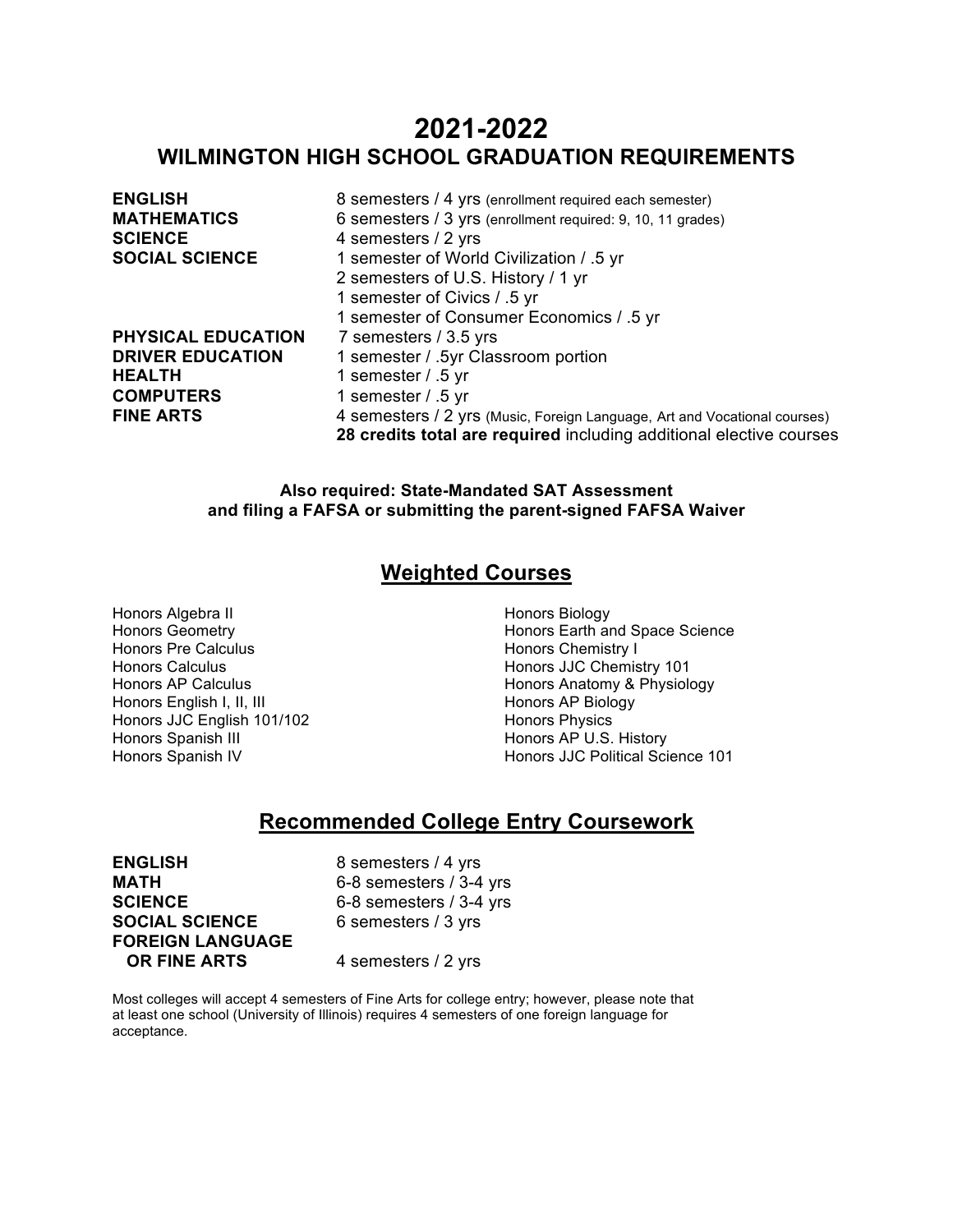# **WILMINGTON HIGH SCHOOL FOUR-YEAR EDUCATIONAL PLAN**

Student Name\_\_\_\_\_\_\_\_\_\_\_\_\_\_\_\_\_\_\_\_\_\_\_\_\_\_\_\_\_\_\_\_\_\_\_\_\_\_\_\_\_\_\_\_\_\_\_\_\_\_\_\_\_\_\_\_\_\_\_\_\_\_\_\_\_\_\_\_ Career Goal

This page is provided as a guide for your educational planning. Please fill in your four-year plan on the lines for each year.

# **FRESHMAN JUNIOR**

| World Civilization I or II (.5) ___________   |                                       |
|-----------------------------------------------|---------------------------------------|
|                                               | Physical Education (1) ______________ |
| Freshman Physical Ed (1) ___ _________        | Elective____________                  |
| Elective <sub></sub>                          | Elective_________________             |
| Elective ____________________                 | Elective <sub>______________</sub>    |
| Elective_______________________________       | Elective <u>example</u>               |
|                                               | Elective____________________          |
| Elective                                      | Elective <sub>________</sub>          |
| Total Credits (8): __________________________ | Total Credits (8):______________      |
|                                               |                                       |

# **SOPHOMORE SENIOR**

|                                                                                                                                                                                                                                      | $Civics$ $(.5)$                                               |
|--------------------------------------------------------------------------------------------------------------------------------------------------------------------------------------------------------------------------------------|---------------------------------------------------------------|
|                                                                                                                                                                                                                                      | Consumer Economics (.5)                                       |
| Physical Education (1) _______________                                                                                                                                                                                               | Physical Education (.5) [2012] [2013] Physical Education (.5) |
|                                                                                                                                                                                                                                      | Elective_____________________                                 |
|                                                                                                                                                                                                                                      |                                                               |
| Elective <u>expression and the set of the set of the set of the set of the set of the set of the set of the set of the set of the set of the set of the set of the set of the set of the set of the set of the set of the set of</u> |                                                               |
| Elective______________________________                                                                                                                                                                                               | Elective_____________                                         |
| Elective <u>expression and the set of the set of the set of the set of the set of the set of the set of the set of the set of the set of the set of the set of the set of the set of the set of the set of the set of the set of</u> | Elective ___________________                                  |
| Elective                                                                                                                                                                                                                             | Elective <sub>_______</sub>                                   |
| Total Credits (8):                                                                                                                                                                                                                   | Total Credits (8): _______                                    |

**Career Resources** Naviance.com is available to all students, offering personality inventories, career assessments, and college planning tools. Informational links and scholarship information are also included.

**College-bound students** should plan to take 4 years of English, 3-4 years of math and science, 3 years of social studies, and 2 years of foreign language to be prepared to apply to the college of their choice after high school.

| English (1)_________                  |
|---------------------------------------|
| Math (1)________________              |
| Science (1)_____________              |
| U.S. History $(1)$                    |
| Physical Education (1)_______________ |
| Elective_________________             |
| Elective_______                       |
| Elective______                        |
| Elective_______                       |
| Elective_____                         |
| Elective                              |
| Total Credits (8):                    |
|                                       |

| English (1)__________            |
|----------------------------------|
| Math (1)____________________     |
| Science (1)__________________    |
| Civics(0.5)                      |
| Consumer Economics (.5) [1994]   |
| Physical Education (.5) Physical |
| Elective________________         |
| Elective_____                    |
| Elective <sub>______</sub> ___   |
| Elective____________             |
| Elective                         |
| Elective                         |
| Total Credits (8):               |

**Electives** should be chosen based on your career goals. Taking a variety of electives can help determine your talents, interests, and decisions regarding your future.

**School Counselors** are available to help students make decisions regarding high school course selection, the college application process and future career options. Contact the Guidance Office at (815) 926-1738.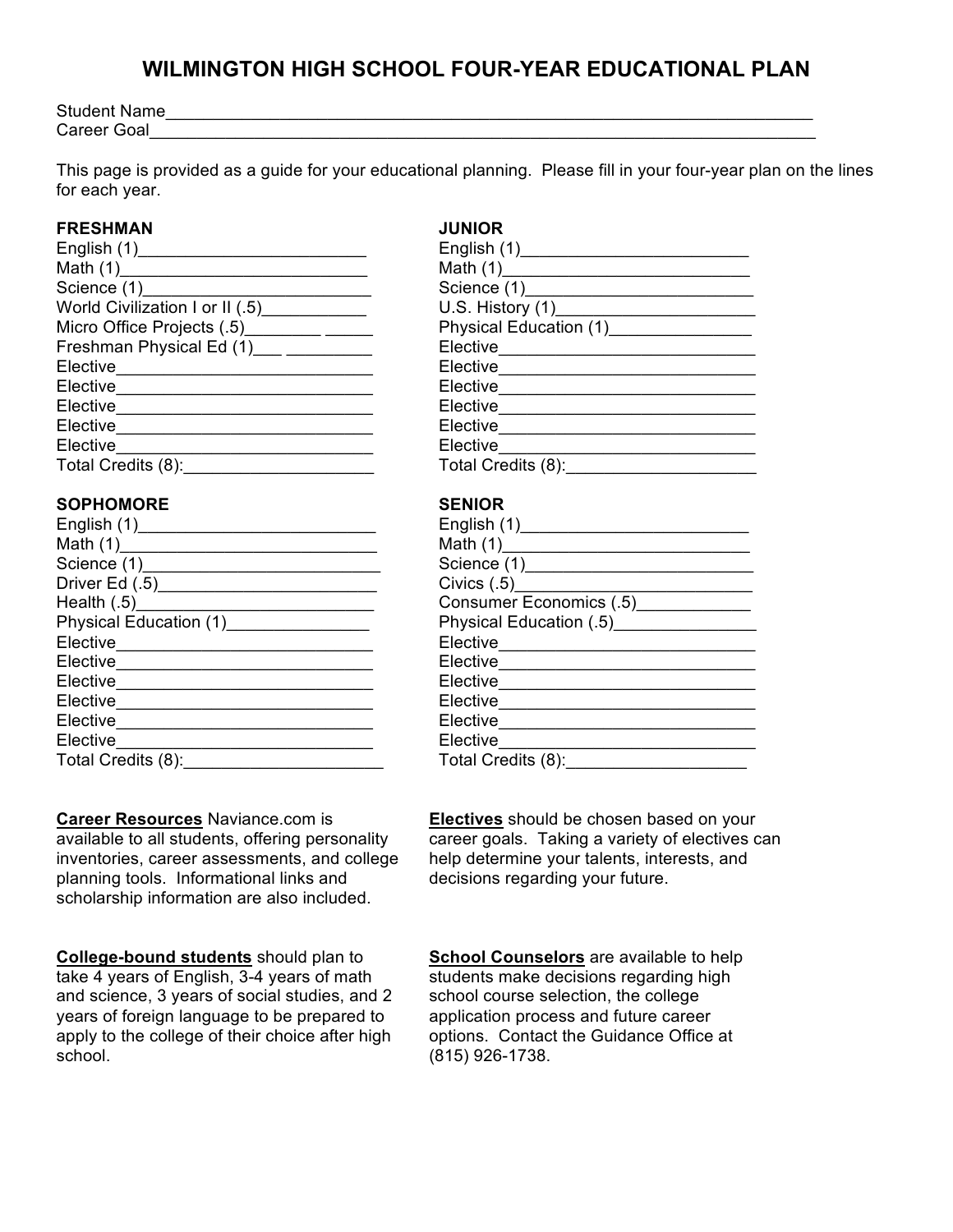# **MATHEMATICS**

# **NOTE: THERE ARE NOT ENOUGH CLASSROOM CALCULATORS FOR EACH STUDENT.**

# **ALGEBRA I**

Prerequisite: None Class Level: Credit: 2 (only one credit will apply toward the math credits needed for graduation)

The goals of this course are to expose the student to algebraic structure and to train the student in computational and manipulative skills. There will be a strong emphasis on: solving linear and quadratic equations, graphing functions, factoring, applying algebraic skills and connecting skills to real-world applications. This course is double-blocked, which means it meets on A and B days.

#### **ALGEBRA II**

Prerequisite: Successful completion of Algebra I and teacher recommendation Class Level: 10, 11 Credit: 1

Topics covered in this class are: writing and solving linear systems of equations, solving linear equations, factoring and solving quadratic equations, solving exponential equations, solving root equations, solving logarithmic equations, factoring and solving other polynomials, graphing quadratic and other polynomial equations, and writing, graphing and solving rational functions.

## **HONORS ALGEBRA II**

Prerequisite: Successful completion of Honors Geometry with a "C" or better Class Level: 10 Credit: 1

This **weighted** course is the in-depth study of functions. This course will cover the following topics: piecewise functions, overview of function families (constant, linear, absolute value, quadratic), linear systems, quadratic equations and functions, polynomials and polynomial functions, radical functions and rational exponents, rational functions, and exponential and logarithmic functions. Sequences and Series will also be introduced.

## **GEOMETRY**

Prerequisite: Successful completion of Algebra I; sophomores must have a grade of at least an "A" each semester in Algebra I to enroll in Algebra II and Geometry concurrently Class Level: 9, 10, 11 Credit: 1

This is a standard course in two and three-dimensional geometry. Some major topics covered are: segment and angle bisectors, parallel and perpendicular lines, similar and congruent triangles, polygons, right triangles and trigonometry. Circumference, area, and volume of geometric figures will also be introduced. This course is helpful for those considering further study in industrial and technical careers. It is recommended that students have a TI-30xlls or comparable calculator.

# **GEOMETRY IN CONSTRUCTION**

Pre-requisite: Successful completion of Algebra I and teacher recommendation. Class Level: 10 Credit: 1

Geometry in Construction is an interdisciplinary course that integrates Geometry and Construction topics through the building of a significant construction project. The purpose of this course is to provide students with a better understanding of both the Geometry and the Construction content through the combination of the academic and work-world contexts. The Geometry content matches that of the other Geometry courses taught in the Math Department, and prepares students for the subsequent Algebra II courses. Students will be exposed to and gain hands-on experience in the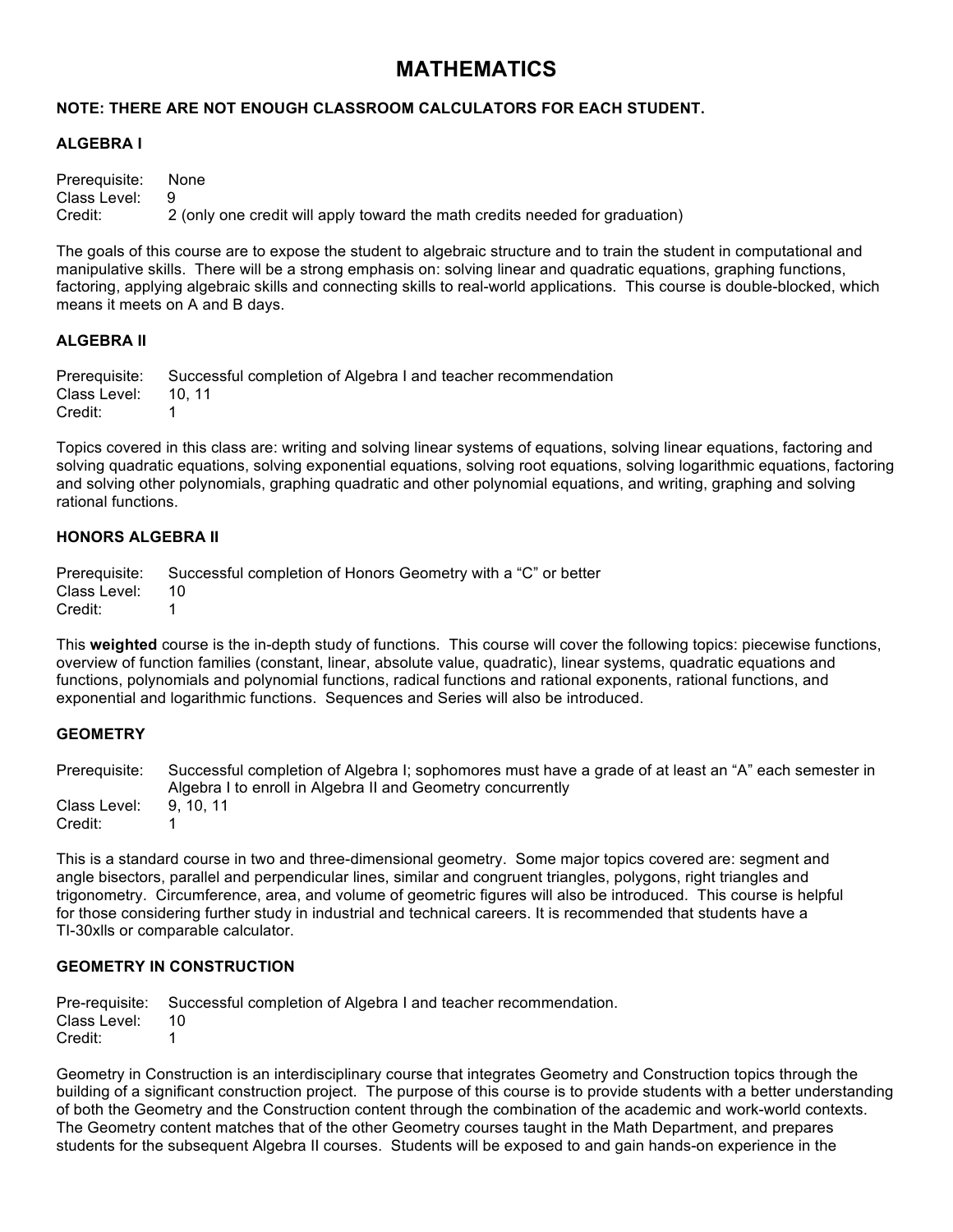following areas of Construction: safety, framing, HVAC, plumbing, roofing, windows, exterior doors, and siding. Additional emphasis is given to teamwork, problem-solving, and the promotion of STEM education.

# **HONORS GEOMETRY**

Prerequisite: Successful completion of Algebra I with a minimum of a "B" average and teacher recommendation; sophomores must have a grade of at least an "A" each semester in Algebra I to enroll in Algebra II and Geometry concurrently Class Level: 9, 10 Credit: 1

This **weighted** course will provide an integrated study of the elements of plane, solid, and coordinate Geometry. Some major topics covered are: segment and angle bisectors, parallel and perpendicular lines, similar and congruent triangles, polygons, right triangles and trigonometry, and circles; as well, circumference, area, and volume of geometric figures will be studied. Techniques of reasoning and proof will be filtered into the topics throughout the course of the year. This course is necessary for those pursuing college studies and/or a career in a math-oriented field. It is recommended that students have a TI-30xlls or comparable calculator.

## **PRECALCULUS**

Prerequisite: Successful completion of Algebra II & Geometry and teacher recommendation Class Level: 11, 12 Credit: 1

This course is designed to prepare students for college mathematics or science courses. Some major topics covered are algebraic review, polynomial functions, exponential and logarithmic functions, triangular Trigonometry, probability, analyzing functions and their graphs and matrices. The graphing calculator will play an important role in exploring and expanding mathematical concepts.

#### **HONORS PRECALCULUS**

Prerequisite: Successful completion of Algebra II & Geometry with an "A" average or Honors Algebra II with a "B" average and teacher recommendation. It is recommended that the student take an honors math course before entering this class. Class Level: 11, 12 Credit: 1

This **weighted** course is designed to prepare students for calculus and college mathematics or science courses. Some major topics covered are circular and triangular Trigonometry, polynomial and exponential functions, series, matrices, analytic trigonometry and geometry and vectors. The graphing calculator will play a role in exploring and expanding mathematical concepts.

## **HONORS CALCULUS**

Prerequisite: Successful completion of Honors Precalculus and teacher recommendation Class Level: 12 Credit: 1

This **weighted** course is designed to prepare students for future college calculus courses. It covers topics such as: algebraic and transcendental functions, limits, the derivative and its applications, integration and applications of the definite integral, and the fundamental theorem of calculus.

## **HONORS AP CALCULUS - Must have your own transportation to Coal City High School**

Prerequisite: Successful completion of Honors Precalculus with an A and teacher recommendation. You must score a 3 or above on The AP exam to receive credit, however each college decides which scores it will accept. Class Level: 12 Credit: 1

This **weighted** course is structured to prepare students for the Advanced Placement Calculus AB Examination. Topics covered include algebraic and transcendental functions, the derivative, and its applications, chain rule, integration, the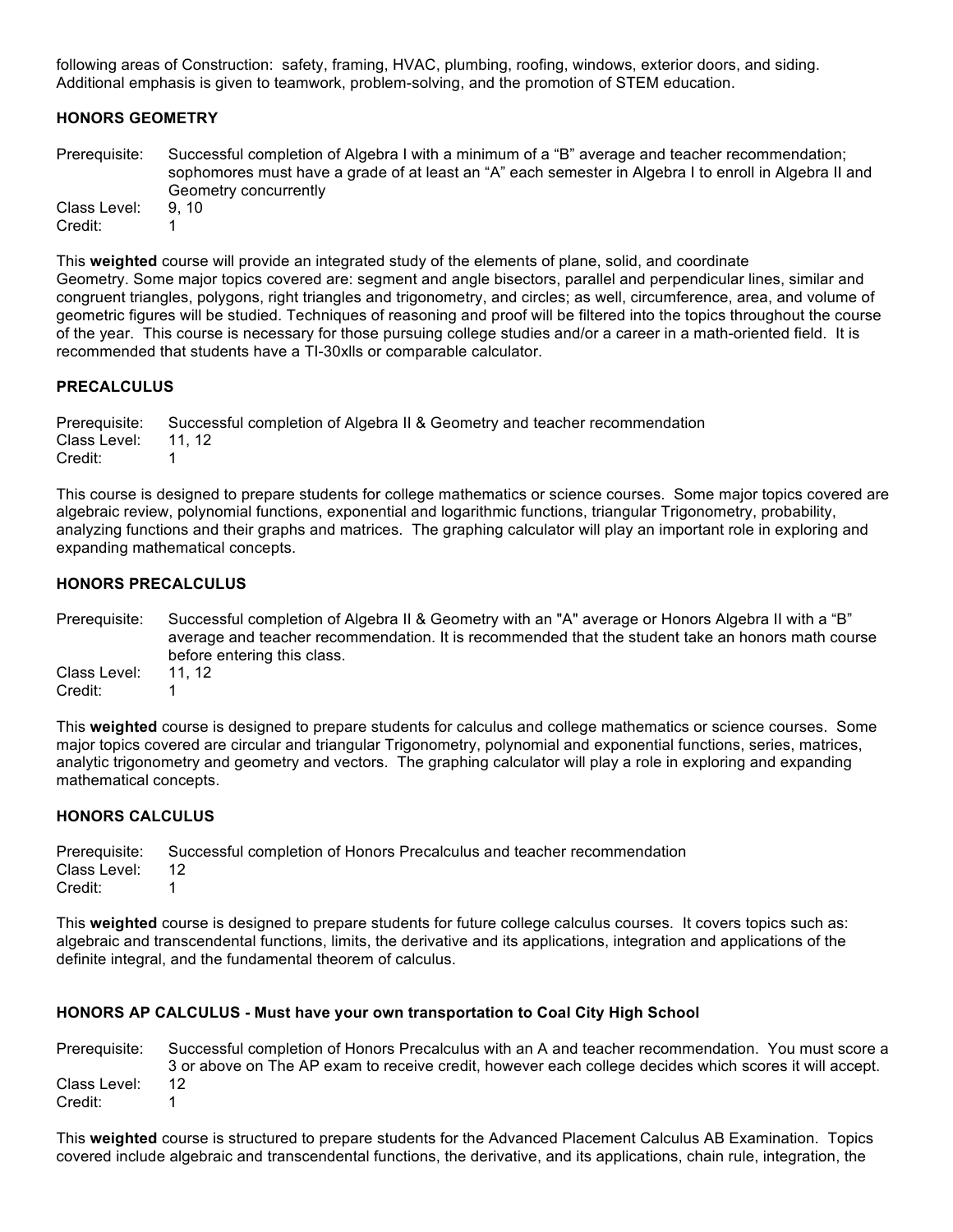Fundamental Theorem of Calculus, the Mean Value Theorem, applications of the definite integral, and the differential equations. Students will be required to do an assignment during the summer before taking the class. This is a WEIGHTED grade course. A TI-83 or equivalent calculator is required.

# **INTERMEDIATE COLLEGE ALGEBRA- MATH 098**

Prerequisite: Successful completion of 3 prior math classes Class Level: 12 Credit: 1

Topics include, but are not limited to: factoring, rational expressions, radicals, quadratics, and logarithmic and exponential functions. Students receiving a "C" or higher will place into a "credit" level course at JJC.

# **STATISTICS AND PROBABILITY**

Prerequisite: Successful completion of Algebra II and Geometry and teacher recommendation; Juniors must be concurrently enrolled in Precalculus. Class Level: 11, 12

Credit: 1

Students will be introduced to the major concepts and tools for collecting, analyzing, and drawing conclusions from data. Students will also be exposed to four broad conceptual themes: 1. Exploring Data: Observing patterns and departures from patterns, 2. Planning a Study: Deciding what and how to measure, 3. Anticipating Patterns: Producing models using probability and simulation, 4. Statistical Inference: Confirming models.

# **ALGEBRA/GEOMETRY APPLICATIONS**

Prerequisite: Successful completion of Algebra I and teacher recommendation Class Level: 12 Credit: 1

This is a project oriented course which will use basic algebraic skills in real-life applications. Students will develop higherlevel thinking skills through sequential problem solving. Projects will incorporate a variety of technology and will require students to work independently and in cooperative groups. It also incorporates applications from various other areas including: health, science, drafting, family and consumer sciences, physical education, and building trades.

# **LANGUAGE ARTS**

## **HONORS ENGLISH I**

Prerequisite: Minimum of an "A" average in 8th grade Language Arts and 8th grade teacher recommendation Class Level: 9 Credit: 1

This **weighted** course explores literary genres including short stories, novels, poetry, drama, and nonfiction. Students will briefly review active reading strategies, but this course is designed to employ these strategies immediately. Students will continue to review grammar and vocabulary on a daily basis, but an emphasis will be placed on advanced concepts. Students will refine their critical thinking and formal writing skills through a study of texts from the English I curriculum, as well as supplementary novels and plays. In addition to improving reading, speaking, listening, and research skills, this course is writing intensive, and students will be required to write on a bi-weekly basis.

## **ENGLISH I**

Prerequisite: None Class Level: 9 Credit: 1

This course explores literary genres including: short stories, novels, poetry, drama and nonfiction. Through these genres, students will employ active reading strategies to help construct meaning from literary works. Students will practice grammar and vocabulary on a daily basis. An emphasis will be placed on critical thinking skills and formal writing. Daily practice will also be devoted to improving: reading, writing, speaking, listening, library and research skills that will facilitate future coursework.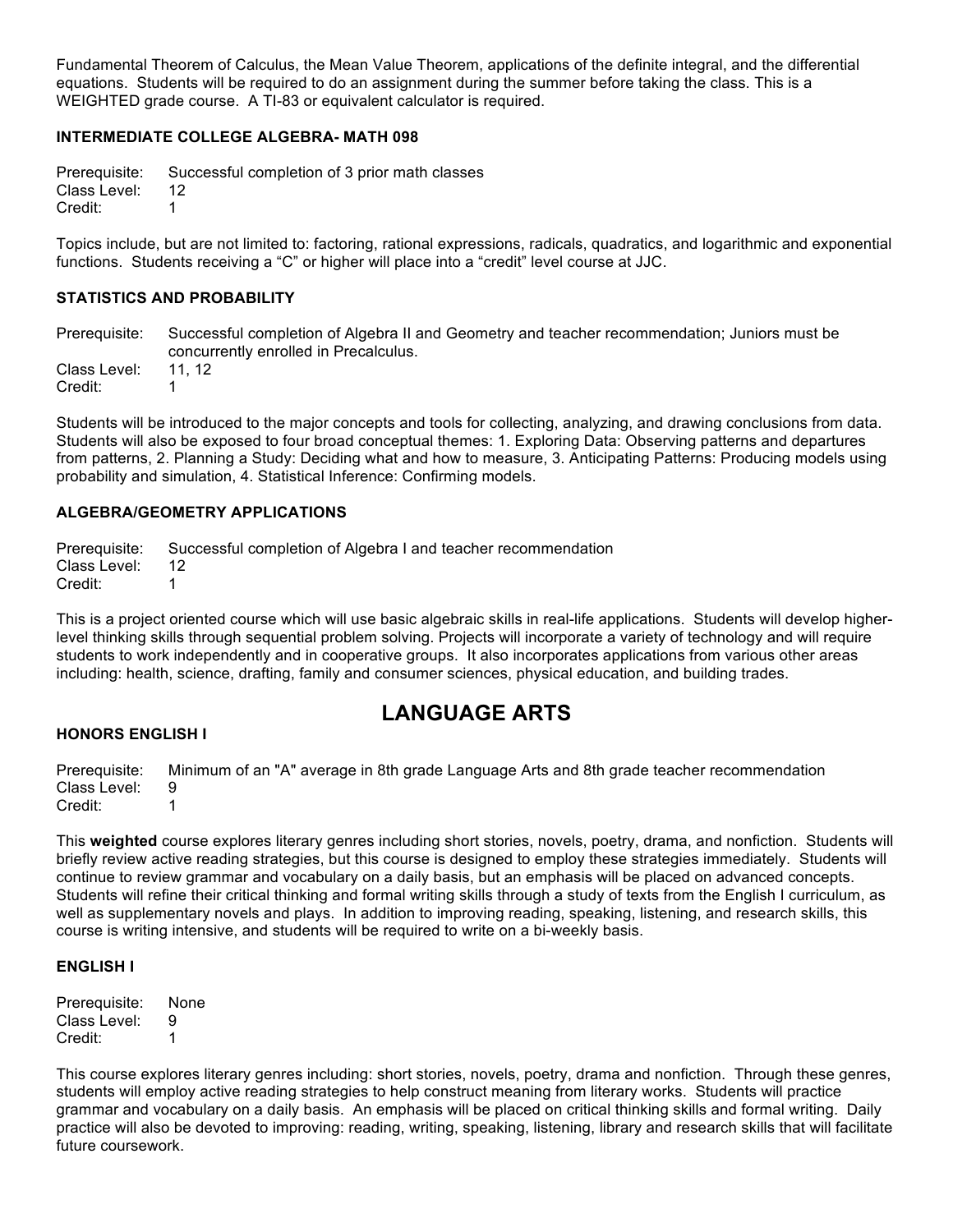## **HONORS ENGLISH II**

Prerequisite: At least a "B" average in Honors English I with teacher recommendation or "A" average in English I with teacher recommendation

Class Level: 10 Credit: 1

This **weighted** course offers qualified students the opportunity to improve reading, writing, speaking, researching, and listening skills. Honors English II contains all independent reading and is very writing intensive. The reading areas will include: short stories, science-fiction, world literature, poetry, nonfiction, drama, and a Shakespearean play. Included in reading will be the analysis of literary devices, reading strategies, the in-depth interpretation of texts, and relation to modern society today. The writing process is strongly emphasized; types of writing will include: persuasive, narrative, expository, and creative writing. Students must complete a satisfactory research paper in order to pass this course. Grammar and proper writing technique are a strong focus throughout the semester.

#### **ENGLISH II**

Prerequisite: English I Class Level: 10 Credit: 1

This course will help students improve: reading, writing, speaking, researching, and listening skills. English II requires a variety of independent reading and writing assignments. The reading areas will include: short stories, science-fiction, world literature, nonfiction, poetry, and drama. Included in reading will be the analysis of literary devices, reading strategies, and the interpretation of texts. The writing process is strongly emphasized; types of writing will include: persuasive, narrative, creative, and expository. Students must complete a satisfactory research paper in order to pass this course. Grammar and proper writing technique are a strong focus throughout the semester.

#### **HONORS ENGLISH III**

Prerequisite: "B" average in Honors English II or "A" average in English II, with teacher recommendation Class Level: 11 Credit: 1

This **weighted** course focuses heavily on reading, writing, and thinking critically. Students will expand their knowledge of American Literature from pre-colonial through contemporary periods. Students will read a variety of materials: plays, poetry, short stories, novels, essays, sermons, etc., each representing the values and culture of various ethnic groups in America. This course will emphasize the importance of comprehension and application, as well as analyzing and thinking critically. Students will be asked to create compositions, including a literary analysis research paper. Students will also be asked to write essays in preparation for the SAT test.

#### **ENGLISH III**

Prerequisite: English II Class Level: 11 Credit: 1

This course expands students' understanding of American Literature from the colonial through contemporary periods. Students will read a variety of materials: plays, poetry, short stories, novels, essays, sermons, etc, each representing the values and culture of various ethnic groups in America. They will respond to that literature through written and oral expression with a focus on personal connections. Students will further develop their analytical skills through the writing of persuasive and expository essays and will also include essays in preparation for the SAT Test. The length requirement of each paper will be two to four pages. Students will also have a concentration in: vocabulary, grammar, reading skills, comprehension, application, and writing techniques. Some of the major works will include: *The Crucible, The Adventures of Huckleberry Finn, The Great Gatsby, 12 Angry Men, and The Glass Menagerie.*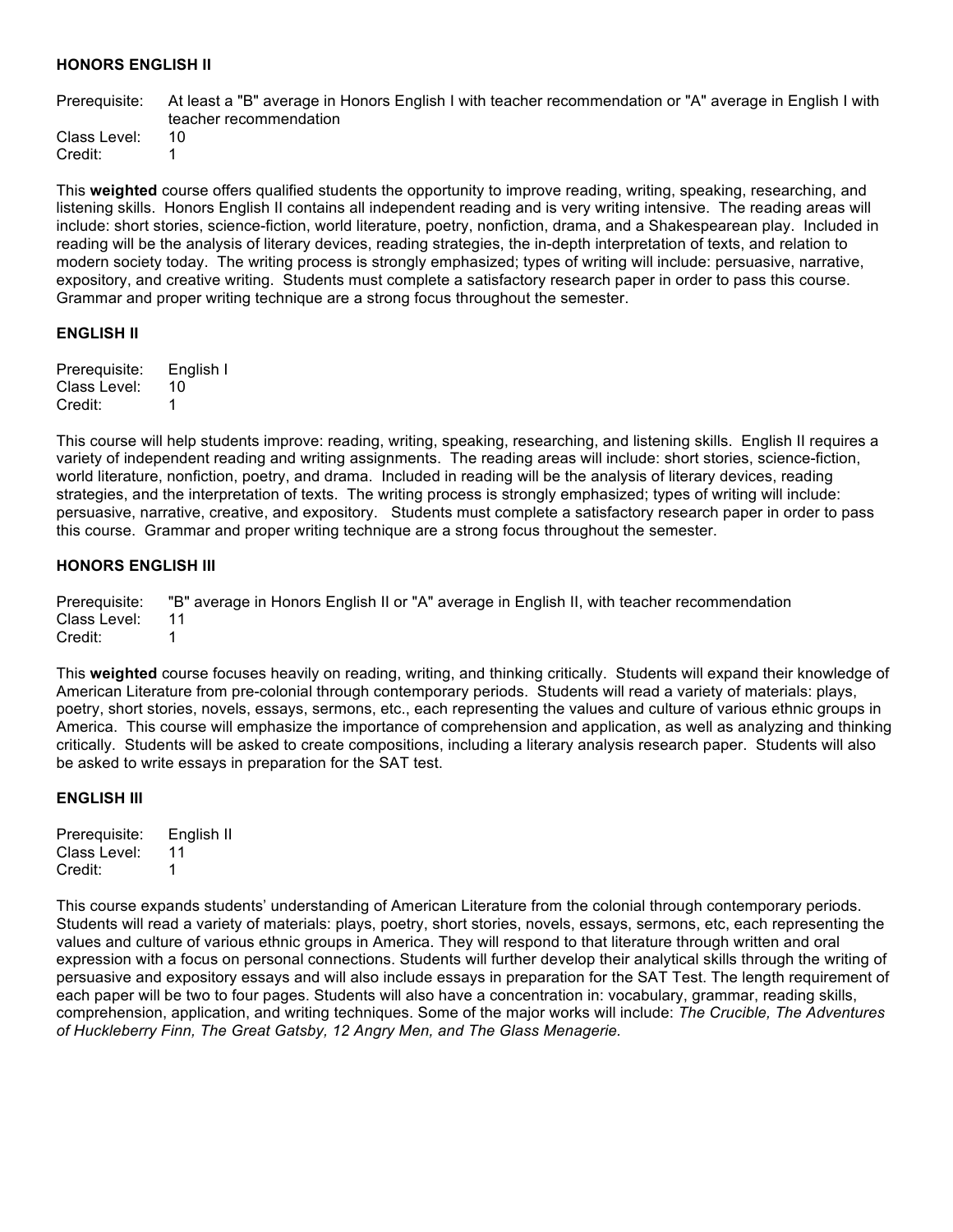#### **HONORS JJC ENGLISH 101 - RHETORIC**

Prerequisite: Must qualify with a minimum of 19 on the ACT, 480 or higher on SAT on ERW, or Accuplacer Next Generation Reading score of 246-300, Accuplacer WritePlacer score of 5-8.

Class Level: 12 Credit: .5 at WHS, 3 at JJC

Cost: \$50-Will be credited to your JJC account if you enroll at JJC full time after graduation.

This **weighted** course is designed to teach writing skills necessary for success in college. It is required for students intending to continue in a baccalaureate program. Special emphasis is placed upon summary writing, exposition, and argumentation. This dual credit course is an option for any senior wishing to obtain credit from both WHS and Joliet Junior College.

#### **HONORS JJC ENGLISH 102 - RHETORIC**

Prerequisite: English 101 Class Level: 12 Credit: .5 at WHS, 3 at JJC Cost: \$50-Will be credited to your JJC account if you enroll at JJC full time after graduation.

This **weighted** course provides continued training and practice in composition and research processes. Students will analyze a variety of texts and write several essays, including a 2,500+ word research paper. This dual credit course is an option for any senior wishing to obtain credit from both WHS and Joliet Junior College.

#### **ENGLISH IV**

Prerequisite: English III Class Level: 12 Credit: 1

English IV provides a survey of representative literature by a variety of authors, including foreign and American authors. This course explores the literature from Britain's Anglo-Saxon age to America's Post-Modernist/Contemporary literature period. An emphasis on preparation for college-bound students and those entering the workforce will be balanced through possible guest speakers, teacher led lectures and an in-depth literary survey.

#### **READING SEMINAR**

Prerequisite: None Class Level: 9 Credit: .5

This freshman course will provide students with intensive and skills-based instruction in the art and science of reading. Articles involve social issues and current events. Discussions will require critical thought about literature. The main purpose of this semester-long course will be twofold: to provide SKILLS instruction and practice in the various types of reading that appear on standardized tests and to encourage and develop enthusiasm for reading. Research- based, this course will focus on the key skills that students must master to become effective readers (1) previewing, (2) questioning, (3) question/answer connections, (4) personal connections, (5) visualizing, (6) journaling, (7) summarizing, (8) inferring, and (9) critical thinking. Students in Reading Seminar will increase knowledge of their own learning styles, studying techniques, and self-awareness as a reader and learner.

# **READING STRATEGIES**

Prerequisite: None Class Level: 9, 10, 11 Credit: 1

The Reading Strategies course focuses on deeper understanding of nonfiction and fiction texts, including magazine articles and biographies. Fiction texts addressed in this course include novellas and assigned readings relating to the topic being studied. Readings and assessment of the literature will be the key focus for this course. We will implement the different reading techniques and strategies learned in the first semester and the use of them as important tools throughout the course.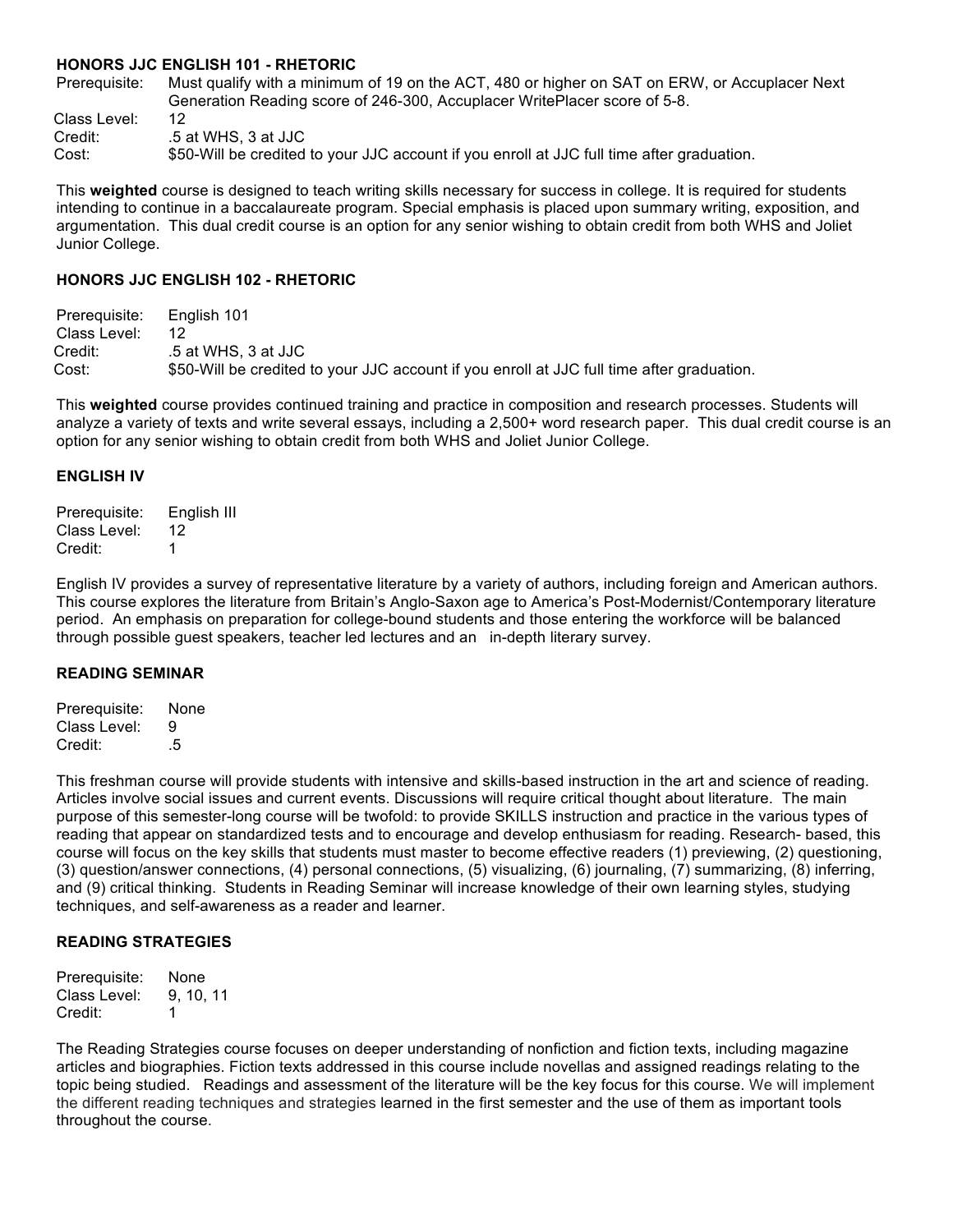# **SPEECH**

Prerequisite: English I Class Level: 10, 11, 12 Credit: .5

This class introduces students to principles of interpersonal communication and public speaking techniques. In addition, skills in developing a dynamic verbal profile and confidence in oral presentations will be enhanced. Students will be expected to participate in class discussions and to deliver a variety of speeches: commemorative, informative, demonstrative, impromptu, and persuasive.

# **MYTHOLOGY**

Prerequisite: "C" average in English II or English III, or concurrent enrollment in Honors English II with teacher recommendation Class Level: 10, 11, 12 Credit: .5

This course is a survey of classical mythology as employed by the Greeks, Romans, and Norsemen, in their literature, art, and civilization. Topics covered include: the creation and generations of the gods, goddesses, monsters, and mortals. Major and minor heroic cycles of the Greek legend, including the Trojan War and its aftermath, and the legends and folk tales of Roman and Norse Mythology are also covered. This course will introduce students to the many characters and tales of classic mythology. Special emphasis will be placed on the connections between ancient lore and the world of today.

# **FOREIGN LANGUAGE**

#### **SPANISH I**

Prerequisite: "B" average in 8<sup>th</sup> Grade Language Arts and the teacher's recommendation, or "B" average in English I Class Level: 9, 10, 11 Credit: 1

"Nuestra Historia" is a digital, standards-based Spanish curriculum that balances language acquisition with communication fluency. The program uses technology designed to integrate language and culture to teach and motivate students, and is available on all devices anywhere with an internet connection. Pair and group work are used to provide communicative language practice. Writing, audio, and video activities are sued to exchange information and interpret meaning through thematic chapters. Projects emphasize real-life situations and the use of the language. Computer activities include online review for tests, providing a range of activities and tasks to reinforce vocabulary and grammar skills as well as web-based lesson plans linked to the authentic Spanish-speaking world.

## **SPANISH II**

Prerequisite: "C" average in Spanish I and teacher recommendation Class Level: 10, 11, 12 Credit: 1

"Nuestra Historia" continues the multi-step process begun in Spanish I with a digital textbook that is used in a standardsbased Spanish curriculum that balances language acquisition and communication. The program uses technology designed to integrate language and culture to teach and motivate students. Pair and group work are used to provide communicative language practice. Writing, audio, and video activities are used to exchange information and interpret meaning through thematic chapters. Projects emphasize real-life situations and the use of the language. Computer activities include online review for tests, providing a range of activities and tasks to reinforce vocabulary and grammar skills as well as web-based lesson plans linked to the authentic Spanish speaking world.

## **HONORS SPANISH III**

Prerequisite: "B" average or better in Spanish II and teacher recommendation Class Level: 11, 12 Credit: 1

Honors Spanish III is a **weighted** class for highly motivated students. It is proficiency oriented with more complex structures and emphasis of communication skills. It moves at a faster pace than Spanish I or II. Students are expected to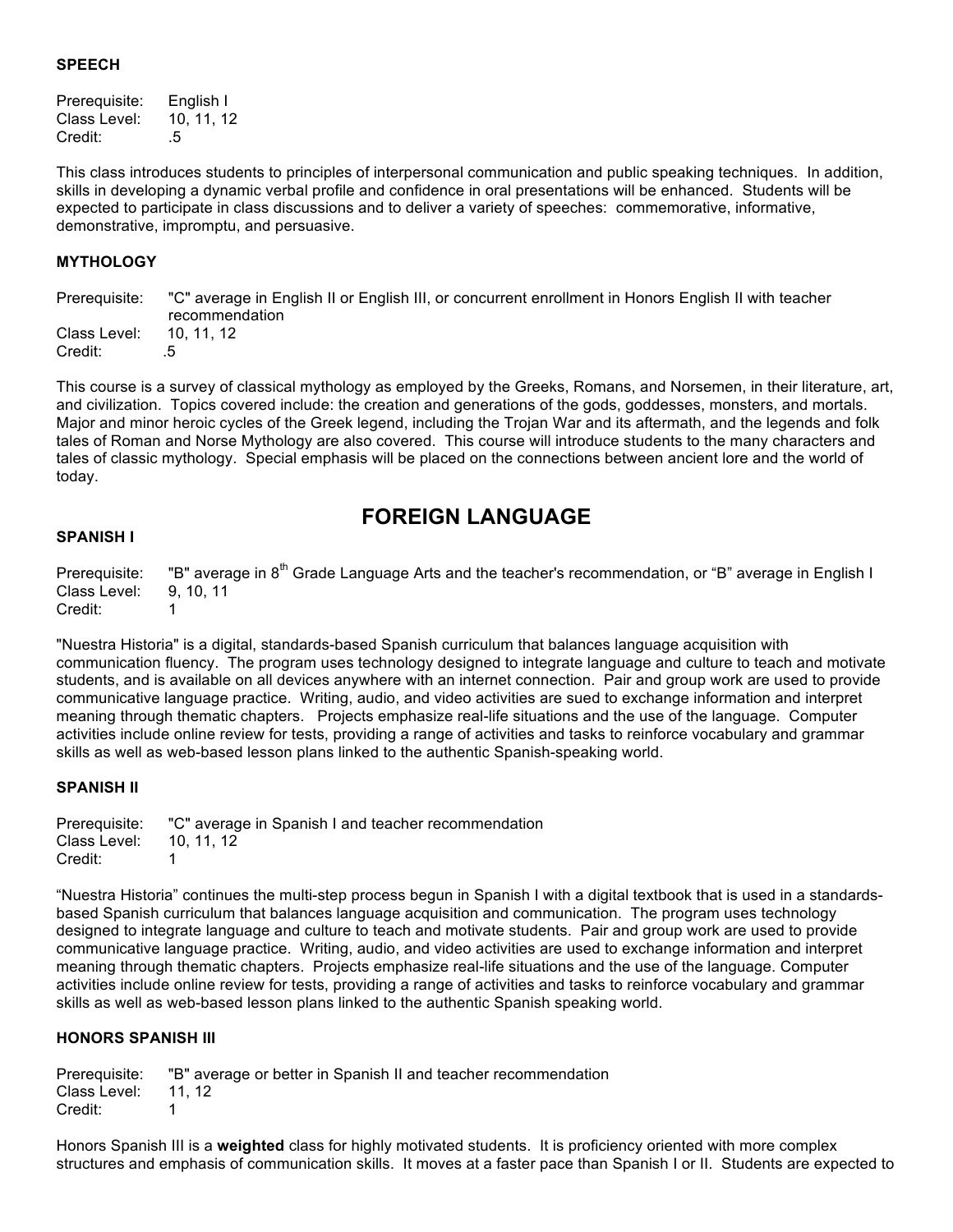be able to handle working more independently and being self-starters. Students will be required to speak only in Spanish for class sessions. The "Realidades 3" textbook is used in a standards-based Spanish curriculum that balances grammar and communication. The program offers technology designed to integrate language and culture to teach and motivate all students. Pair and group work are used to provide communicative language practice. Writing, audio, and video activities are used to exchange information and to interpret meaning through thematic chapters and projects that emphasize reallife situations and use of the language. Culture units emphasize appreciation of the Spanish-speaking world. Computer activities include online review for tests, providing a range of activities and tasks to reinforce vocabulary and grammar skills as well as web-based lesson plans linked to the authentic Spanish-speaking world.

## **HONORS SPANISH IV**

Prerequisite: "B" average or better in Spanish III and teacher recommendation Class Level: 12 Credit: 1

This **weighted** course is designed for highly motivated students. This course is conducted entirely in Spanish to facilitate and enhance the students' Spanish language comprehension. Instead of language acquisitions, this course is proficiency oriented and students will be assessed using ACTFL proficiency standards. Students will read, analyze, discuss, and write on a variety of contemporary and cultural topics, with a focus on social justice issues.

# **SCIENCE**

#### **BIOLOGY I**

Prerequisite: None Class Level: 9, 10 Credit: 1

This freshmen level class will include the main concepts of Life Sciences: molecules to organisms, ecosystems and interactions, energy, heredity and inheritance, and evolution. Lab experiences will include microscope work and inquiry based learning.

#### **BIOLOGY II**

Prerequisite: Biology I Class Level: 10, 11, 12 Credit: 1

Biology II is a lab and research driven class with an emphasis on the environment and organism structure. Students should be prepared for dissections as well as group and personal lab inquires. Topics that will be focused on will be Ecology, Plants, and Human Anatomy with an emphasis on structure and pathology. This class is designed for those that want to continue in sciences after requirements are finished and may want to pursue a career in a biology base field.

# **HONORS BIOLOGY**

Prerequisite: Teacher Recommendation Class Level: 9 Credit: 1

Material from both Biology I and Biology II will be covered in this **weighted** honors course. Honors Biology may not be taken if the student has already completed Biology I. In this in-depth, fast-paced course, students will explore the topics of: cell biology, genetics, evolution, and zoology through laboratories, projects, and dissections not offered in other biology classes. A student should expect homework each class period.

## **PHYSICAL SCIENCE**

Prerequisite: Teacher Recommendation if you want to double up with Honors Biology in freshman year. Class Level: 9, 10 Credit: 1

Physical Science provides a foundation in the three scientific fields of Chemistry, Physics, and Earth Science. This course will focus on a broad spectrum of matter, energy, and Earth's structure. A variety of applications will be covered in this course including: mastering the metric system, recognizing chemical and physical changes, using formulas to solve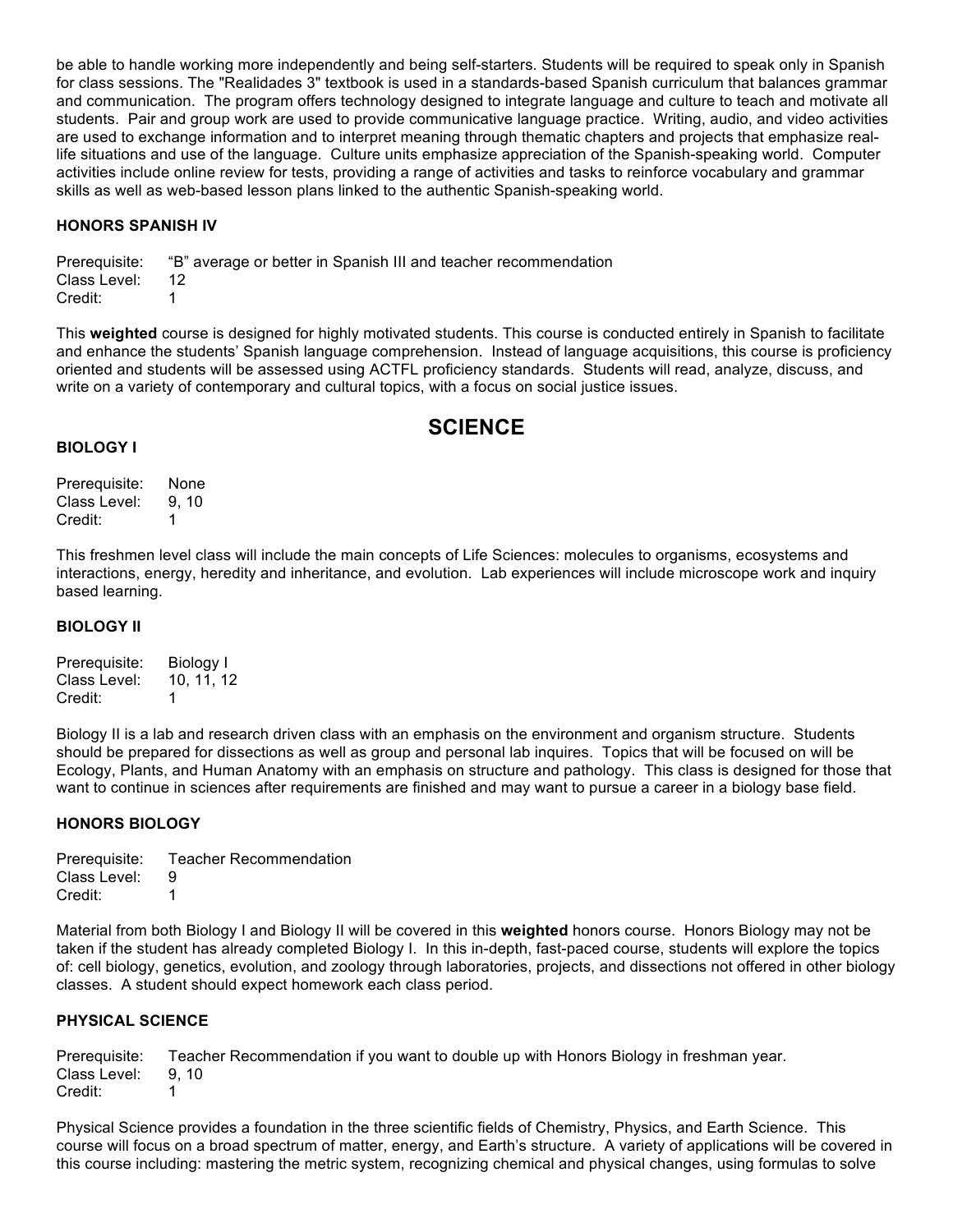matter and energy, and applying concepts in a laboratory or activity. Other topics in the course include: understanding the periodic table, energy, Newton's three laws of physics, and earth science.

# **HONORS EARTH AND SPACE SCIENCE**

Prerequisite: Successful completion of Physical Science or concurrent enrollment in Honors Chemistry I with teacher recommendation Class Level: 10, 11, 12 Credit: 1

In this **weighted** course, students will explore the major underlying principles of the earth sciences and cosmology including: geology, oceanography, meteorology and astronomy. The course will focus on geological concepts such as identifying and classifying rocks. Students will perform and create laboratory activities ranging from water filtration to alternative energy devices. This course is designed to develop awareness and appreciation for corresponding geosystems and their important interrelationships, as well as an understanding of the scientific approach to problem solving. Emphasis will be placed on interactions between earthly systems in order to better understand the earth as a single, multidimensional network operating in unison with the laws of physics, chemistry, and biochemistry. Special topics will include: the structure and composition of the earth, plate tectonics, weathering and mechanical erosion, the earth's weather systems, the rock and hydrologic cycle, the solar system, the sun, galaxies, and theories of the universe.

## **HONORS CHEMISTRY**

Prerequisite: Concurrent enrollment in Algebra II or a "B" in Algebra I and successful completion of Honors Biology I Or "B" or above in Integrated Science, and teacher recommendation Class Level: 10, 11, 12 Credit: 1

This **weighted** course is designed for those students who are college bound. It is a prerequisite for **Honors** AP Biology, **Honors** AP Chemistry II, and **Honors** Physics. Math and calculator skills are utilized throughout the year. Topics of study will include: significant figures, matter and energy, moles, periodic table, bonding, acids and bases, and stoichiometry. This is a rigorous course that is designed to teach students to have the "habits of mind" necessary for advanced studies. Advanced Algebra skills are necessary to be successful in chemistry.

## **HONORS JJC CHEMISTRY 101**

Prerequisite: B in Honors Chemistry, and placement into JJC ENG 101 and JJC MATH 138 (which requires an ACT Math score of 22, an SAT Math score of 530, or an ALEKS test score of 46-100) Class Level: 12 Credit: 1 at WHS, 5 at JJC

Cost: \$50-Will be credited to your JJC account if you enroll at JJC full time after graduation.

This course is two semesters of advanced chemistry intended for senior students pursuing science degrees such as chemistry, physics, biology, engineering, pre-dentistry, pre-medicine, pre-pharmacy, pre-veterinary medicine, or anyone planning to take two years of chemistry. This course covers the principles of chemistry which serve as an organizing basis for all chemistry: atomic theory, atomic and molecular structure, chemical bonding, chemical reaction, stoichiometry, thermochemistry, gases, liquids, and solids. The laboratory portion of this course complements these topics.

# **HONORS ANATOMY AND PHYSIOLOGY**

Prerequisite: Completion of Biology II or Honors Biology with a "B" or better average and teacher recommendation. Class Level: 11, 12 Credit: 1

This **weighted** course is intended for college-bound students with medical or kinesiology interest. The topics will describe the human body systems. Lab work will include: microscopy, a sheep heart, sheep brain, and kidney. Independent research topics will be assigned.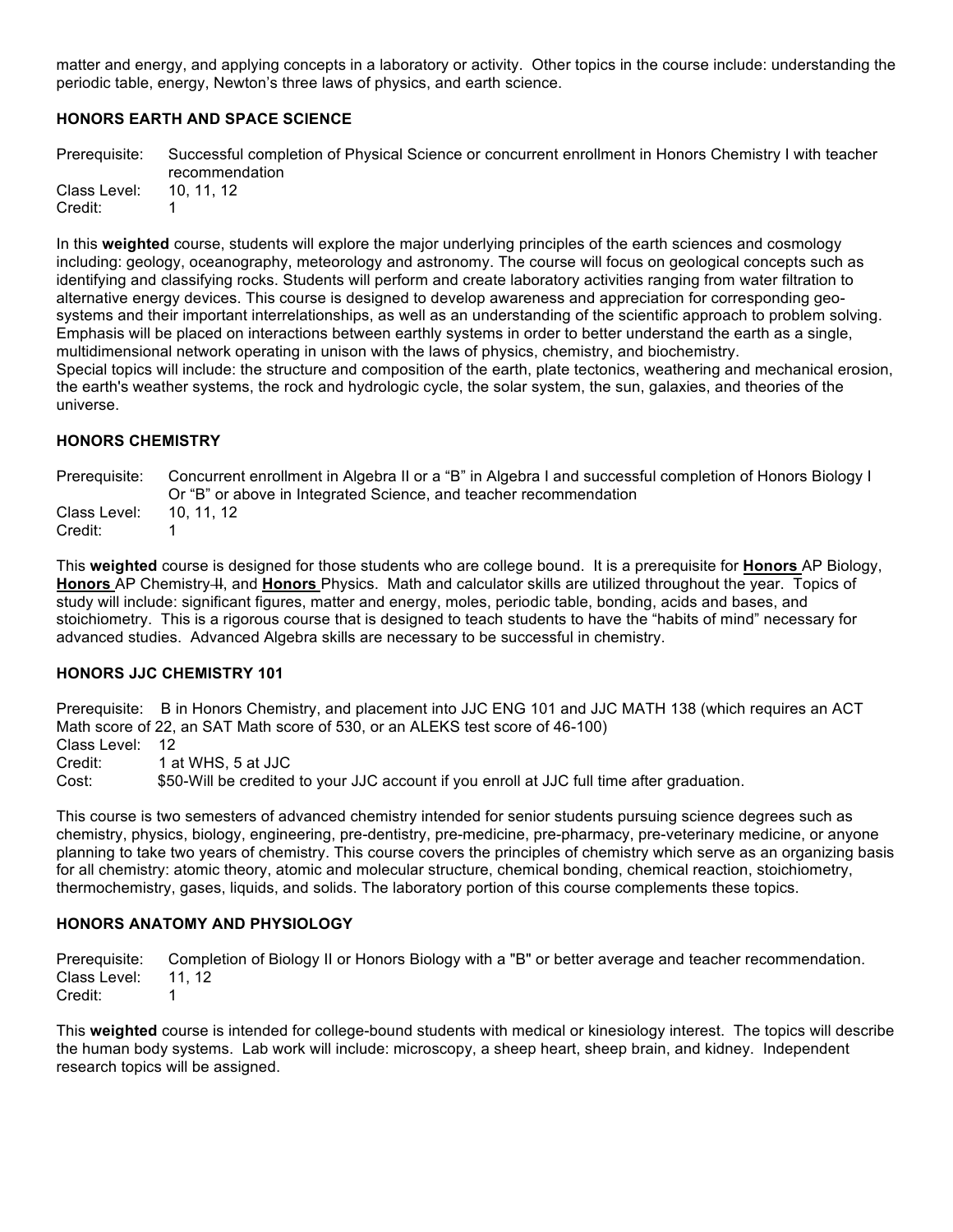#### **HONORS AP BIOLOGY**

Prerequisite: Honors Anatomy and Physiology must be taken prior to or concurrently, an "A" average in Biology II or "B" average in Honors Biology, and "B" average in Honors Chemistry I, and teacher recommendation. Class Level: 11, 12 Credit: 1

This **weighted** class is intended for students willing to commit a significant amount of time to a rigorous course in Biology designed to prepare them to take a placement exam given in May. The course is a combination of lecture, lab, and homework with emphasis on investigation, inquiry and experimental design. Topics include: ecology/basic biochemistry, cells, energy transformation, genetics and DNA technology, evolution, plant sciences, and human biology. A summer assignment is given. All students in this class will be given the option to take the AP Exam in the spring and a fee is required.

#### **HONORS PHYSICS**

Prerequisite: Successful completion of Honors Chemistry I and Honors Precalculus must be taken prior to or concurrently, and teacher recommendation. Class Level: 11, 12 Credit: 1

This **weighted** course explores energy transformation within mechanical, fluid, thermal, and electrical systems. Topics of studies include classical physics (kinematics, momentum, work-energy, gravity, electromagnetism, thermodynamics, light, optics, and states of matter), coding, Robotics, and modern physics concepts. This course is math and laboratory extensive, and ties concepts to real world models. Assessments will include engineering projects, tests, quizzes, homework, laboratory reports, and guided practice.

# **SOCIAL SCIENCES**

# **WORLD CIVILIZATIONS I**

Prerequisite: None Class Level: 9, 10, 11, 12 Credit: .5

World Civilizations I introduces students to the interaction between peoples and their lands. In addition to learning the principles and terms of geography, students will learn world cultures, religions, histories and economies with emphasis on World Cultures. The course will explore the dynamics of international relations and the burgeoning global economy. Students will explore issues of race, ethnicity and technology as well as examining environmental issues within the global context. The physical geography of the world is the starting point and from there this class will develop the ideas of social, economic and political geography. \*Emphasis on African Area, Asian Area, and Latin America.

## **WORLD CIVILIZATIONS II**

Prerequisite: None Class Level: 9, 10, 11, 12 Credit: 5

World Civilizations II introduces students to the interaction between peoples and their lands. In addition to learning the principles and terms of geography, students will learn world cultures, religions, histories and economies with emphasis on World Cultures. The course will explore the dynamics of international relations and the burgeoning global economy. Students will explore issues of race, ethnicity and technology as well as examining environmental issues within the global context. The physical geography of the world is the starting point and from there this class will develop the ideas of social, economic and political geography. \* Emphasis on Middle Eastern Area, Modern Europe, and Canada.

#### **INTRODUCTION TO U.S. HISTORY**

Prerequisite: None Class Level: 9, 10 Credit: .5

Introduction to U.S. History covers the time period of 1400-1865 or the era of European exploration through the U.S. Civil War. Major areas of study include: English colonization, the Revolutionary War, the birth of the United States, expansion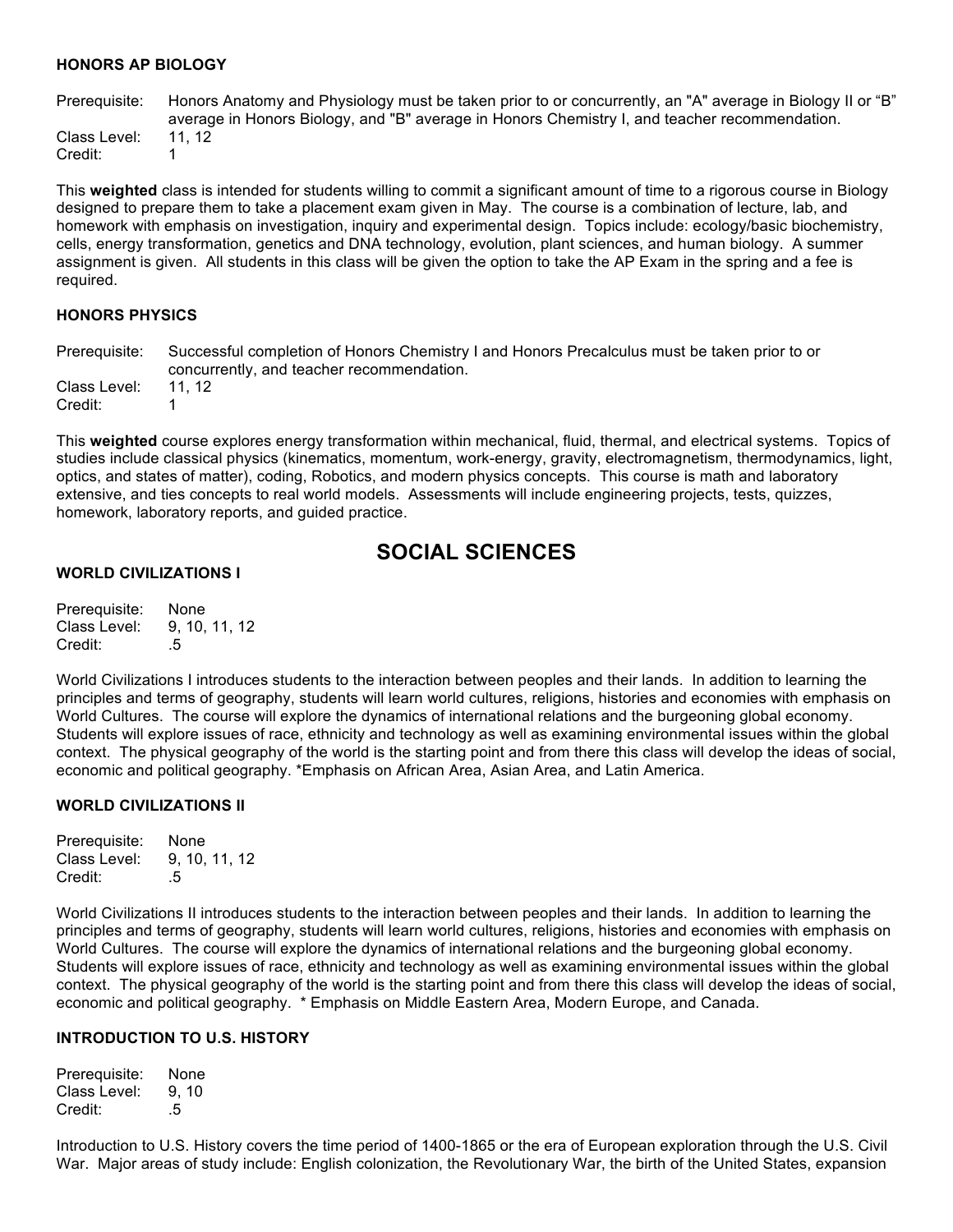and westward migration, Industrialization and the Progressive Era, the slave issue and the Civil War. While examining these events, the class will seek to develop the ideas of: cause and effect, evaluating fact vs. opinion, using maps, reading charts and graphs, interpreting political cartoons and doing basic historical research. Additionally, the class will seek to make connections from history to modern political situations.

# **CURRENT EVENTS**

| Prerequisite: | None |
|---------------|------|
| Class Level:  | 9.10 |
| Credit:       | .5   |

Current Events is an in-depth study of the events that are taking place throughout the world. Students will study global issues, along with local, state, and U.S. events. Students will learn to make informed judgments about international, national, and local news topics. Students will use skills such as decision-making, cooperation, discussion, and speech to debate topics and form opinions on events that are presented. The ultimate goal is to raise student awareness of the global world.

# **AMERICAN CONFLICTS – HISTORY VS. HOLLYWOOD**

| Prerequisite: | None    |
|---------------|---------|
| Class Level:  | 9.10.11 |
| Credit:       | .5      |

Students will learn to interpret genre films (and some documentaries) that illustrate on developments from 1776 to 2007. There have been hundreds of instances of the deployment of United States military forces abroad and domestically. The list through present is based on United States Congress House Committee on International Relations is shown below. The dates show the years in which U.S. military units participated.

| * Revolutionary War - 1776-1783   | * World War I - 1917- 1920                 |
|-----------------------------------|--------------------------------------------|
| * Mexican-American Wars 1830-1848 | * World War II - 1941-1945                 |
| * Civil War – 1861 – 1865         | * Cold War 1947-1990                       |
| * Korean War 1950 – 1953          | * Persian Gulf War - 1991                  |
| * Vietnam Conflict - 1962 - 1973  | * Global War on Terrorism - 2001 - Present |
|                                   |                                            |

## **AMERICAN CULTURE – HISTORY VS. HOLLYWOOD**

| Prerequisite: | None     |
|---------------|----------|
| Class Level:  | 10.11.12 |
| Credit:       | .5       |

Students in this course will learn to interpret genre films (and some documentaries) illustrate that as American Culture. The United States has traditionally been known as a melting pot, but recent academics tend towards cultural diversity, pluralism and the image of a salad bowl, rather than a melting pot. There are many integrated but unique subcultures within the United States and events that influenced their development. The cultural affiliations an individual in the United States may have, commonly depend on social class and a multitude of demographic characteristics.

## **U. S. HISTORY**

| Prerequisite: | None |
|---------------|------|
| Class Level:  | 11   |
| Credit:       | 1    |

This required United States history course will provide students with an exposure to America's growth, expansion, and evolution into a world power, so that they will develop an understanding and knowledge of the world. Because of American heritage and convictions, Americans champion the cause of freedom and seek to promote it. To comprehend and meet the challenges facing America today, students will examine these convictions. During the first semester, U.S. History students will study the growth of our nation following the Civil War through its struggle as a world power in World War I and the Great Depression. In the second semester, this course will provide students with an understanding of history and its impact upon his/her life and the environment by analyzing the historical events after World War II. Students investigate recent events and relate them to the past history of the nation while receiving a broad view of the people and events that contributed to the foundation of this country and the operation of our system of government. This course will provide an account of the American past with the focus on history as a process. It will encourage students to think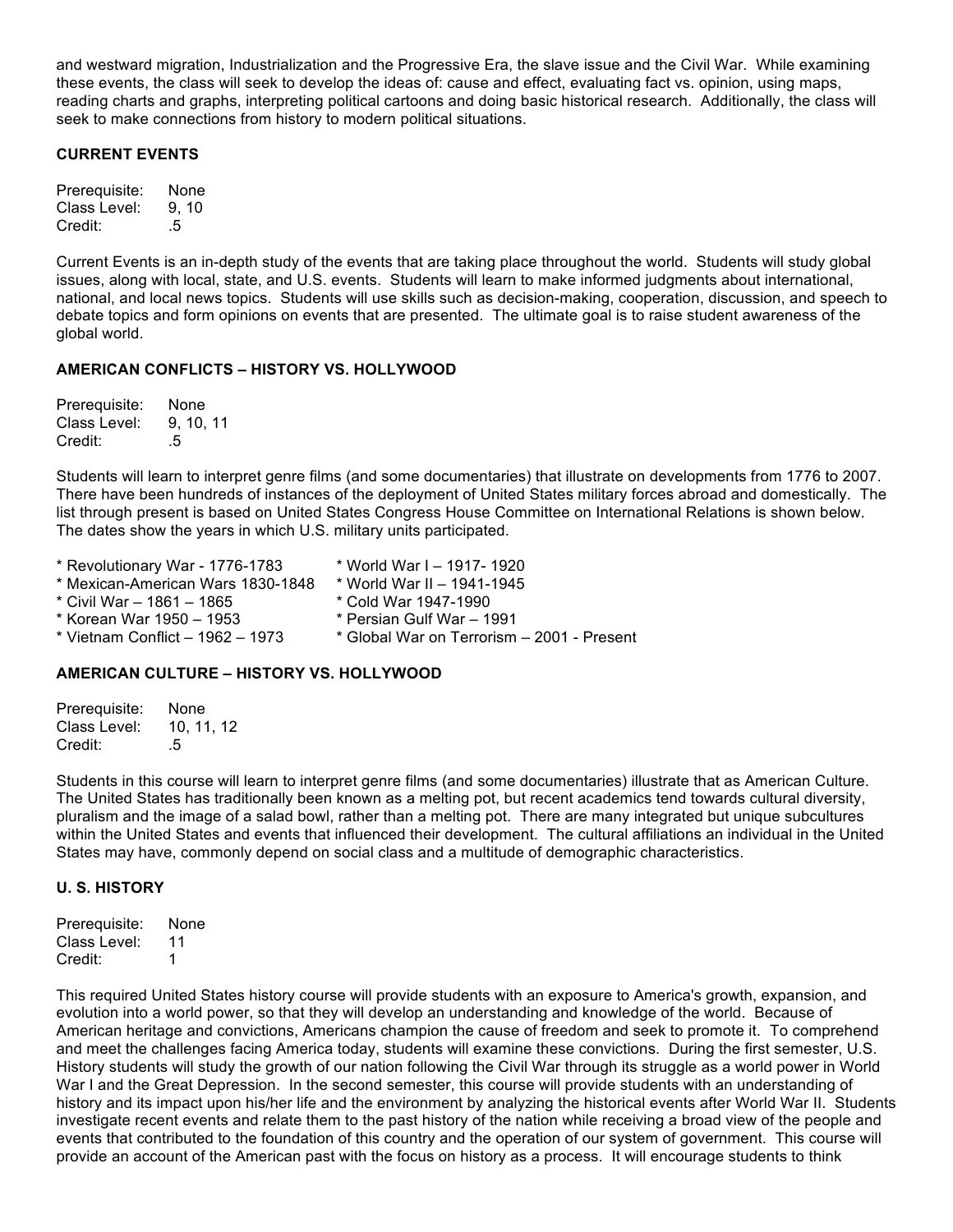historically and to develop into citizens who value and understand the past in order to appreciate the future with concentrations from World War II through the present.

# **HONORS AP UNITED STATES HISTORY**

Prerequisite: "B" average in English and recommendation of English or social studies teacher Class Level: 11 Credit: 1

This **weighted** class provides an opportunity for high school students to pursue and receive credit for college-level U.S. History. Students will learn both the content and skills necessary for successful completion of the AP Test to be given in May. This test is optional and requires a fee. The course is designed for highly motivated, academically-advanced students who have good reading, writing, and study skills. Students will do an extensive amount of reading and reflection, historical essay writing, note taking, and analysis of historical documents. A comprehensive exam will be administered at the end of the course.

# **CIVICS**

| Prerequisite: | U. S. History |
|---------------|---------------|
| Class Level:  | 12            |
| Credit:       | .5            |

The required Civics course is designed to assist young people to acquire and learn to use the skills, knowledge, and attitudes that will prepare them to be competent and responsible citizens throughout their lives'; address government institutions; discuss current and controversial issues; and include service learning and simulations of the democratic process. By studying civics, the students will learn how our government, economic system and political system are supposed to operate. Students will understand why the founding fathers wanted the colonies to break away from the British crown, and why they set up the United States government as a republic instead of as a democracy. Basically, students will examine: the principles and obligations of citizenship, civil rights and civil liberties, the structure and function of federal, state, and local governments, and the electoral process as they prepare for the state-mandated tests.

# **HONORS JJC POLITICAL SCIENCE 101 – AMERICAN NATIONAL GOVERNMENT**

Prerequisite: Honors AP U.S. History with a "C" average or U.S. History with a "B" average and teacher recommendation. Class Level: 12 Credit: .5 at WHS, 3 at JJC Cost: \$50-Will be credited to your JJC account if you enroll at JJC full time after graduation.

This **weighted** course is an introduction to the structure, principles, processes, and problems of American government. It examines the impact of foreign policy, dissent, civil rights, and economic issues on contemporary American politics. It also analyzes the shaping of public policy by individuals and groups, both in and out of government. This dual credit course is an option for and senior wishing to obtain credit from both WHS and Joliet Junior College.

## **CONSUMER ECONOMICS**

| Prerequisite: | None |
|---------------|------|
| Class Level:  | 12   |
| Credit:       | .5   |

Economics will help the student become an efficient consumer and a more knowledgeable citizen. The basic structure of the course consists of money management, economic concepts, and consumer issues. Topics will include: general economic principles, American economic system, consumer in the marketplace, money management (budgeting, record keeping, using credit, checking, saving, investing), wise buying (insurance, housing, transportation), and the roles of government, labor, business, and agriculture.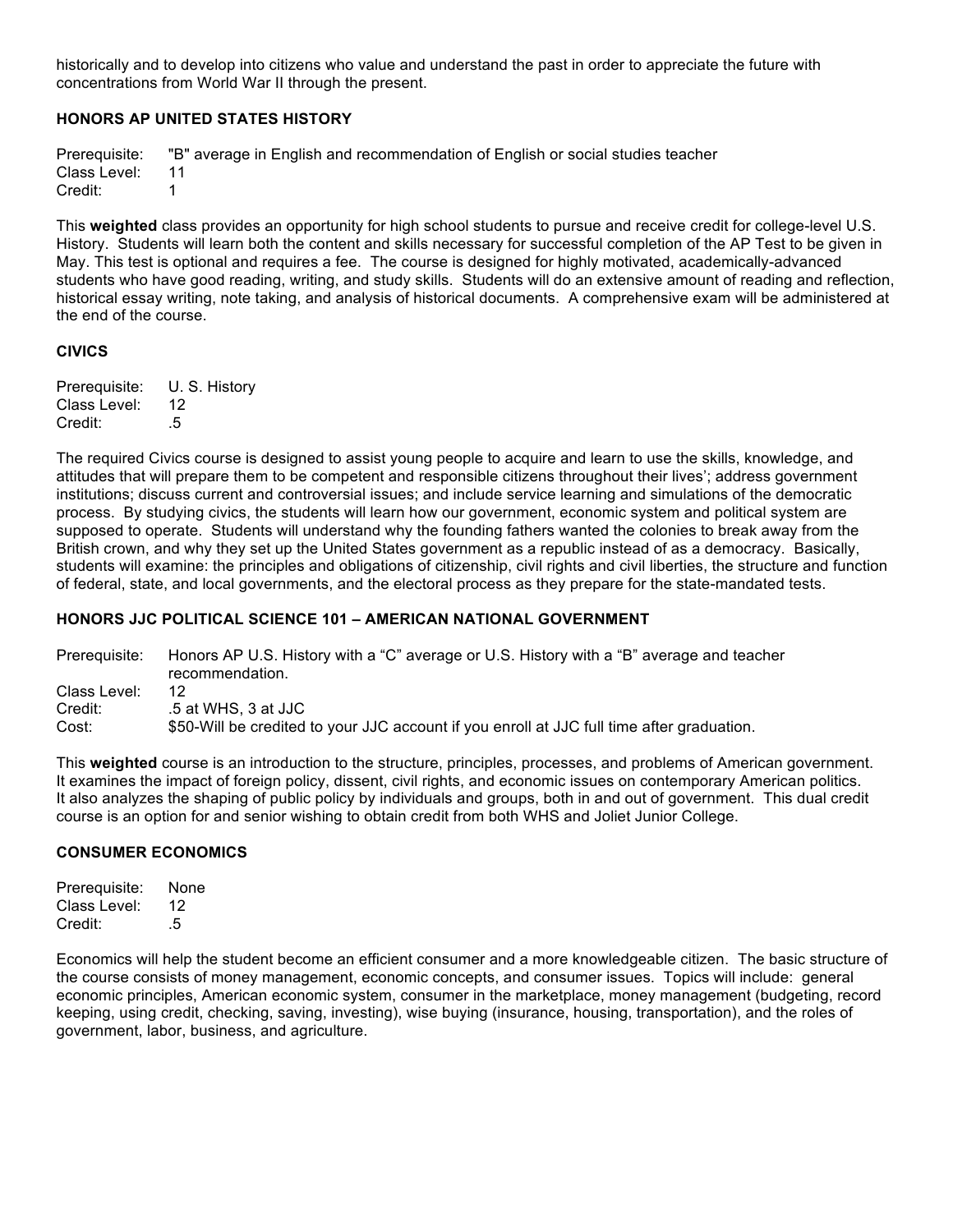#### **NATIVE AMERICAN STUDIES**

Prerequisite: None Class Level: 10, 11, 12 (offered every other year)<br>Credit: . 5 Credit:

This course will examine the beginnings of Native Americans, the culture, art and history of the many tribes. We will discover the contributions, perils, and even hardships that Native Americans faced over the years. Our journey will showcase the heritage of Illinois and the many talents of Native Americans. The course will focus on a chronological history, with anthropological and archaeological foundations, of the Native Americans from early migration to the present.

# **SOCIOLOGY**

Prerequisite: None Class Level: 11, 12 Credit: .5

Sociology is the study of human groups and their interaction. It is suggested for college-bound students. The course should provide the individual with a better understanding of how groups influence the individual and society. Topics will include: culture, social change, the family, minority groups, social control, roles, social classes, population change, religion, crime, etc.

## **PSYCHOLOGY**

Prerequisite: None Class Level: 11, 12 Credit: .5

Psychology is an introduction to the study of human behavior. It is a suggested social studies elective for college-bound students. Topics will include: a thorough study of the brain, famous psychologists, learning principles, emotions, personality traits, memory/mind functions, and psychological disorders.

# **BUSINESS & MARKETING**

## **INTRODUCTION TO BUSINESS**

Prerequisite: None Class Level: 9, 10 Credit: .5

Introduction to Business is designed to provide students with a broad knowledge and understanding of the American economic system. Units of study include: bank accounts, credit, insurance, real estate, stocks & bonds, business organization/management structures, business ethics, and the economy. Students are introduced to career exploration and career planning.

# **ACCOUNTING I**

Prerequisite: Successful completion of Algebra I Class Level: 10, 11, 12 Credit: 1

This course is designed to introduce students to the language of business-accounting. Students work through the accounting process of a start-up service business set up as a sole proprietorship. Coursework includes: creation and analysis of accounting records, preparation of financial statements, business terminology, mathematical functions and financial ethics. Additional projects include the use of accounting software and a personal finance unit emphasizing the importance of budgeting.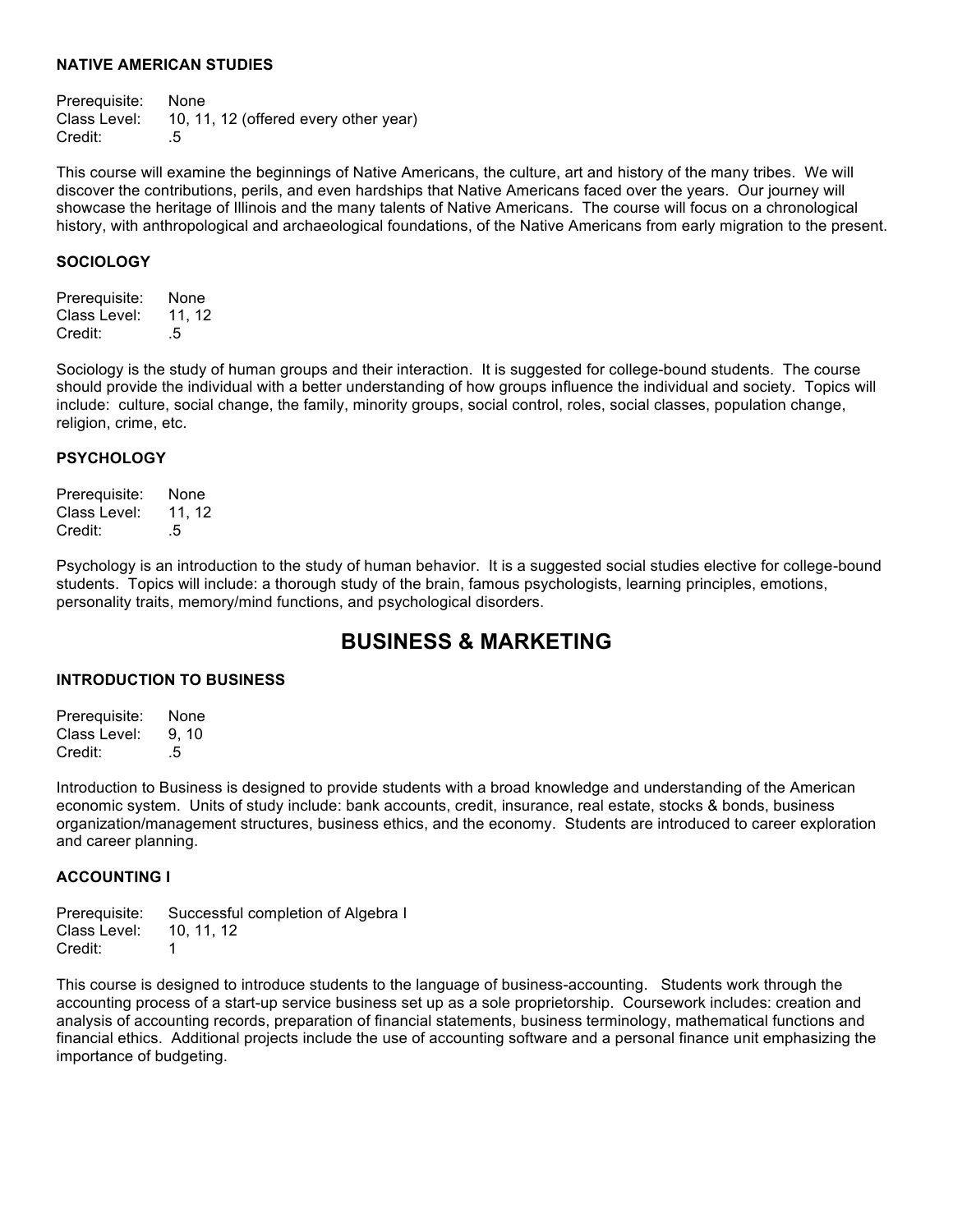#### **BUSINESS MANAGEMENT**

Prerequisite: Introduction to Business recommended Class Level: 10, 11, 12 Credit: .5

This course is structured to provide students with an understanding of the entrepreneurial process from brainstorming ideas to creating a business plan. Topics pertain to: human relations, management, communications, and entrepreneurial skills. Students create a unique company they would like to open in Wilmington and develop a business plan for their company. Students will then present their company idea to the class. This class will focus on group work and relations like those needed in the business world as well as independent writing and decision making.

## **ADVERTISING / MARKETING**

Prerequisite: Introduction to Business recommended Class Level: 10, 11, 12 Credit: .5

Students will learn how companies develop sales and marketing strategies for products and services in today's markets. This course introduces students to the knowledge and skills necessary to create promotional campaigns utilizing a range of methods from store layout to packaging details. Additional areas of study include: the importance of communication and interpersonal skills, the creation of newspaper, magazine, television and radio advertisements and the importance of public relations in the business world.

#### **BUSINESS & PERSONAL LAW**

|                         | Prerequisite: Other business electives recommended |
|-------------------------|----------------------------------------------------|
| Class Level: 10, 11, 12 |                                                    |
| Credit:                 | .5                                                 |

This course is designed to expose students to the American legal system and how it affects their personal and professional lives. Studies will provide relevant coverage of traditional business topics while stressing the legal principles essential to everyday life. This course incorporates local guest speakers and an in-class "Mock Trial".

## **MICROSOFT OFFICE PROJECTS**

Prerequisite: None Class Level: 9, 10, 11, 12 Credit: .5

Students will use the Microsoft Office suite to further their knowledge and skill set in word processing, spreadsheet, database, and presentation applications. The course will be project-based and students will use multiple resources including the internet to complete these projects. The result of these projects will be printed documents and oral presentations. **JJC Dual Credit is available for this course for juniors and seniors but is subject to change upon revisions made from Joliet Junior College. WHS has no control over this entity.**

#### **DIGITIZED PRESENTATIONS**

| Prerequisite: | <b>Microsoft Office Projects</b> |
|---------------|----------------------------------|
| Class Level:  | 9, 10, 11, 12                    |
| Credit:       | .5                               |

An extension of Microsoft Office Projects, this class will offer students the opportunity to expand their knowledge of Microsoft PowerPoint. PowerPoint is a leader in presentation software and is a valuable tool in the educational and business world. Students will explore the extras PowerPoint has to offer to make their presentations memorable. This is a project-based class that will utilize the Internet along with other media to assist students in their presentations. Students will be expected to present their projects in front of class as part of their grade. **JJC Dual Credit is available for this course for juniors and seniors but is subject to change upon revisions made from Joliet Junior College. WHS has no control over this entity.**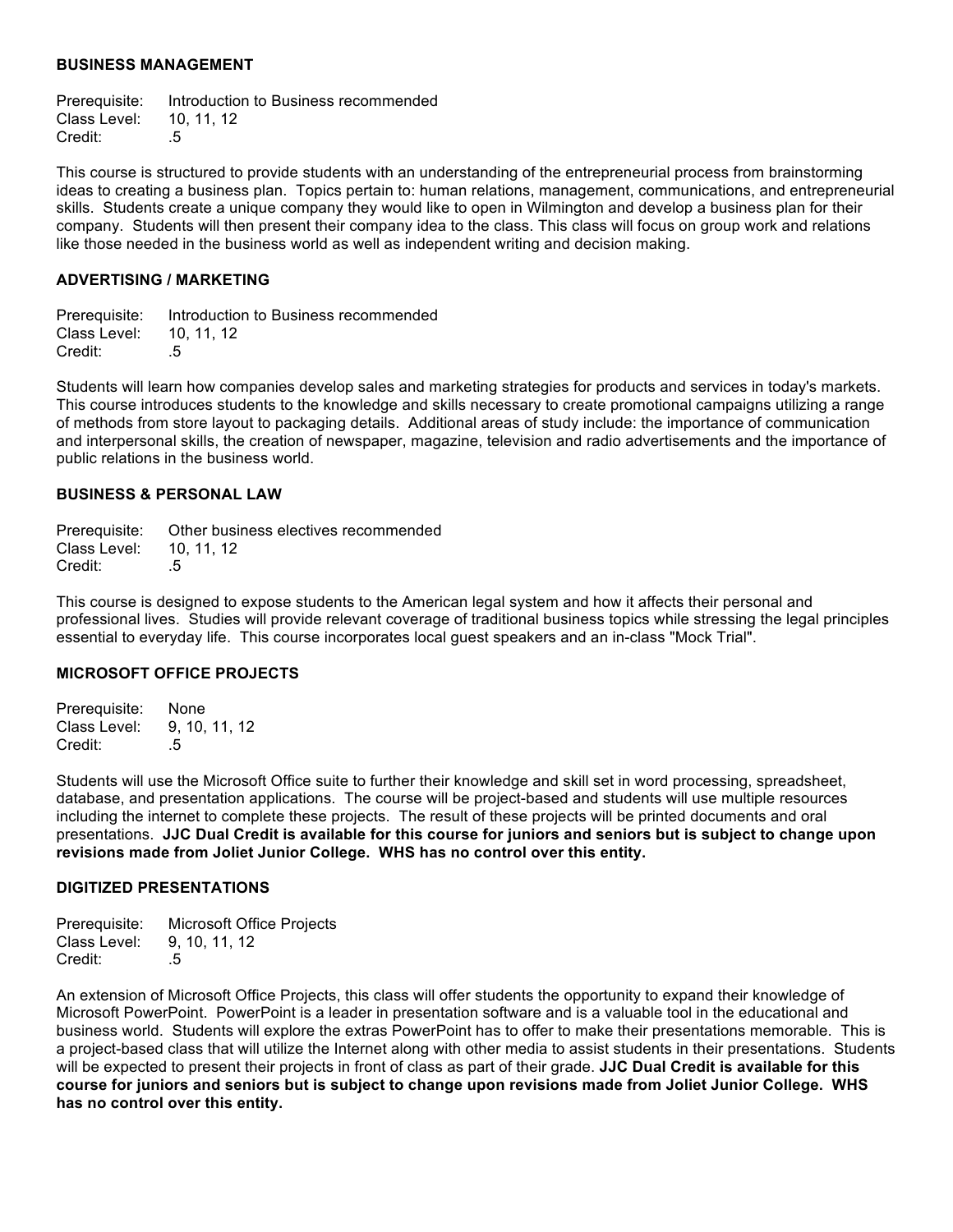#### **SPREADSHEET/DATABASE**

Prerequisite: Microsoft Office Projects and freshmen must have at least a "B" in math in  $8<sup>th</sup>$  grade Class Level: 9, 10, 11, 12 Credit: .5

This course, a continuation of Microsoft Office Projects, provides an extensive study of spreadsheets and databases using the Microsoft Excel and Access applications. Students will gain a further understanding and appreciation for these applications not only in the workplace, but also in everyday life. **JJC Dual Credit is available for this course for juniors and seniors but is subject to change upon revisions made from Joliet Junior College. WHS has no control over this entity.**

## **DESKTOP GRAPHICS**

| Prerequisite: | <b>Microsoft Office Projects</b> |
|---------------|----------------------------------|
| Class Level:  | 9. 10. 11. 12                    |
| Credit:       | .5                               |

Students will be introduced to one of the leading industry standards in computer graphic creation and manipulation, Adobe Photoshop. During this project based class students will learn to use the tools and many options of the software along with becoming aware of differing aspects of each project such as color, flow, and use of special effects. Images will be created from scratch, templates, and scanned pictures. Projects will include logos, flyers, letterheads, self-portraits, and animated icons. This course will utilize the Internet along with other resources to broaden the student's learning. **JJC Dual Credit is available for this course for juniors and seniors but is subject to change upon revisions made from Joliet Junior College. WHS has no control over this JJC policy.**

#### **INTRODUCTION TO MULTIMEDIA EDITING**

| Prerequisite: | <b>Desktop Graphics</b> |
|---------------|-------------------------|
| Class Level:  | 10, 11, 12              |
| Credit:       | .5                      |

This class introduces students to the process of editing both audio and video media. Students will learn the steps to putting together an entire multimedia project while using software applications, Audcacity and Adobe Premiere. Projects will include shooting video and recording audio in and around the WHS campus along with possible off-campus locations. Finalized media projects may be uploaded to YouTube for outside critiques and viewing.

## **INTRODUCTION TO JAVASCRIPT**

Prerequisite: Microsoft Office Projects Class Level: 11, 12 Credit: .5

Students will be introduced to computer programming code JavaScript (the language of the Internet), through the use of a web based program called CodeHS. This course teaches the foundations of computer science and basic programming, with an emphasis on helping students develop logical thinking and problem solving skills.

## **INTRODUCTION TO CYBERSECURITY**

Prerequisite: Introduction to Java Coding or Instructor consent Class Level: 11, 12 Credit: .5

As our world becomes increasingly dependent on technology, cybersecurity is a topic of growing importance. It is crucial that companies and individuals take precautions to protect themselves from the growing threat of cyber-attacks. This course prepares students with crucial skills to be responsible citizens in a digital future. Topics included are: foundational cybersecurity topics including digital citizenship and cyber hygiene, the basics of cryptography, software security, networking fundamentals, and basic system administration. This will be a web based course delivered through CodeHS.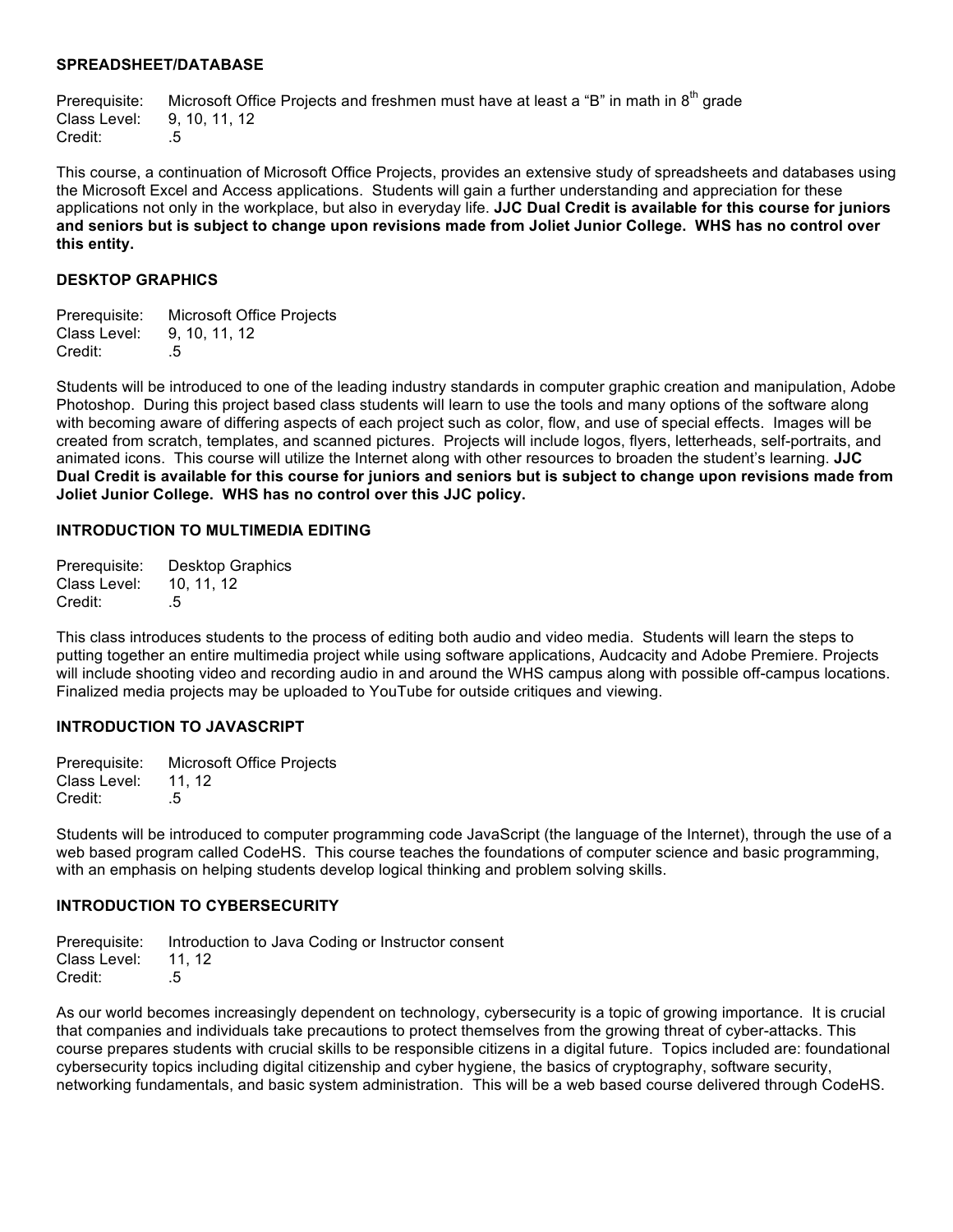# **YEARBOOK**

| Prerequisite: | Teacher selection |
|---------------|-------------------|
| Class Level:  | 9, 10, 11, 12     |
| Credit:       | 1 (full year)     |

This year long course will have a production-style format that will focus on the various skills needed to produce the Wilmington High School yearbook and will culminate in the creation of the annual senior video. Students will learn how to use multiple types of media equipment while assisting other students and staff with the same equipment. Students will be working with various software titles to create CD'S and DVD's for multiple projects in and out of the school environment. Students will be taught the vocabulary and language of the yearbook process, the elements of design, the writing process, and the photography needed to create the book. Further student responsibilities will include attending extra-curricular events as needed to cover assigned topics, assisting in the marketing of the yearbook and participating in fundraisers. This is a year-long commitment and class work may require attendance after the regular school year has ended to complete production. This class may be repeated.

# **INDUSTRIAL TECHNOLOGY**

# **MECHANICAL DRAFTING**

Prerequisite: None Class Level: 9, 10, 11, 12 Credit: 1

Mechanical Drafting is an introduction to the graphic language of drafting. Throughout this course, students will become familiar with the tools and terms, and programs used in the industry. Basic fraction work and geometric theories are applied to create precision mechanical drawings using drafting equipment, AutoCAD, and Fusion 360. Skills taught here benefit students who have an interest in graphic design, engineering, architecture, mechanics or any other drafting related field.

# **ARCHITECTURE: RESIDENTIAL DRAFTING**

Prerequisite: None Class Level: 10, 11, 12 Credit: 1

Basic Residential Drafting is a course where students become exposed to the detailed elements of residential construction in relation to print drawing. From foundation and framing to roofing layouts and electrical plans, students will learn the information needed to plan and design a residential structure. The residential structure is broken down to its basic elements (Living, Service, and Sleeping Areas). This is done in order to focus students on good design practice and proper planning techniques. Students will then learn each phase of residential construction while drafting prints that guide this process. Beginning surveying and plot plans using GPS/GIS will be introduced throughout the year. Developing an entire set of residential plans and building a scale model are the culminating projects of this course.

# **ADVANCED ARCHITECTURAL DRAFTING**

Prerequisite: Architecture: Residential Drafting Class Level: 11, 12 Credit: 1

Advanced Architectural Drafting is a more intense look at architecture. Through multi-unit development (duplexes/apartments), commercial building design, and general city planning, students will continue to refine their drafting skills. Students will connect local building codes with an adapted design that fits certain parameters. GPS/GIS strategies will be applied showing the development and advances in the drafting industry. Hands on activities that include trips to job sites and buildings may be a part of this course. This may require those who enroll to meet before or after school occasionally.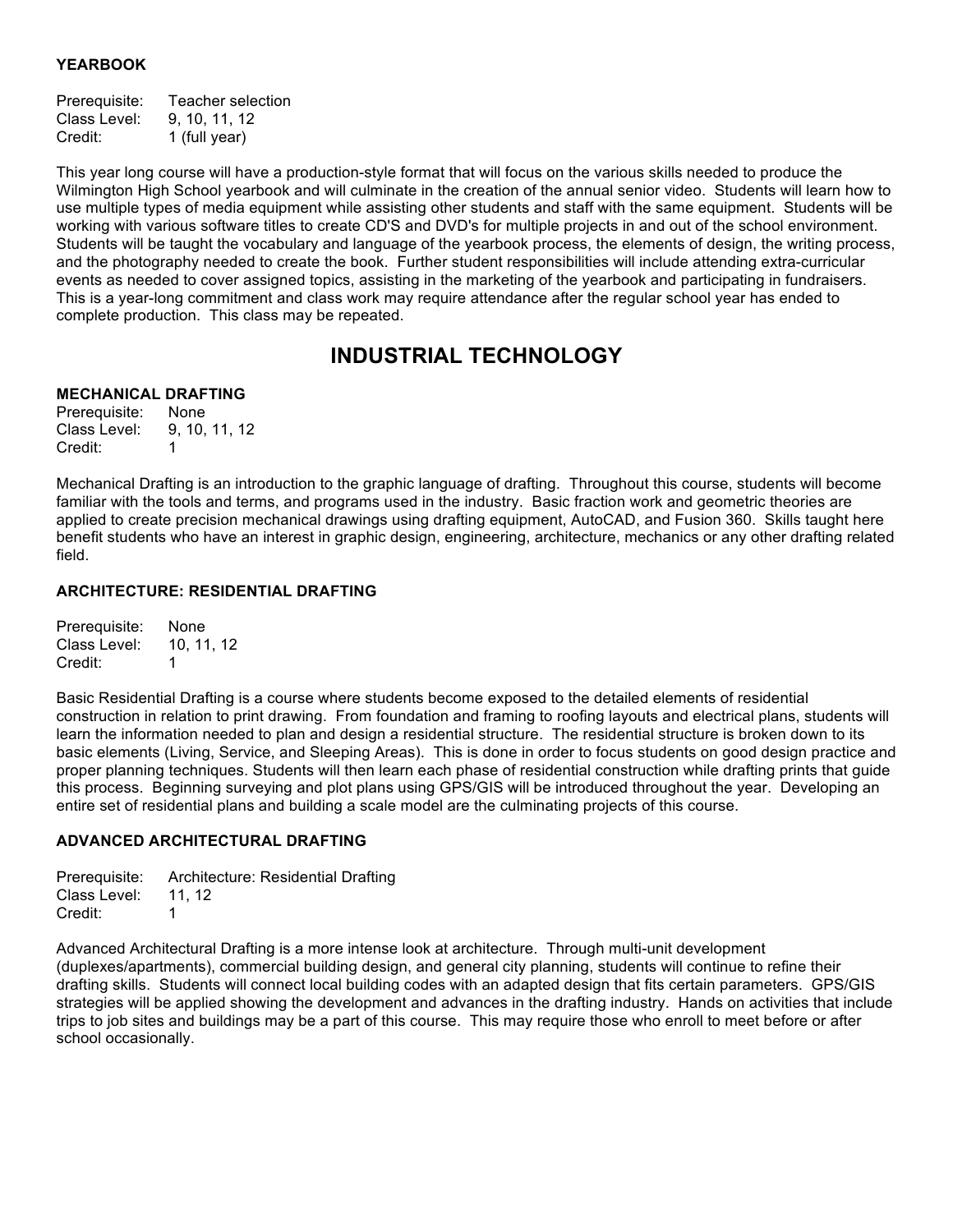# **ORIENTATION TO INDUSTRIAL EDUCATION**

Prerequisite: None Class Level: 9, 10, 11 Credit: 1

This course is a series of nine-week units in production technology, transportation technology, communication technology, and energy utilization technology. Each unit will cover the: resources, technical processes, industrial application, technological impact and occupations encompassed by that system. Units in production will include: product design, materials and processes, tools and equipment, safety procedures, corporate structure, management, research and development, production planning, mass production, marketing and servicing. Units in transportation will include: material handling, atmospheric and space transportation, marine transportation, terrestrial transportation, and computer uses in transportation. Units in communication will include: design and drafting, radio and television broadcasting, computers in communication, photography, graphic arts, and telecommunications. Units in energy utilization will include: conservation of energy, electrical fundamentals, solar energy resources, alternate energy resources, fossil fuels, nuclear power, energy conservation, and computer uses in energy technology.

# **INTRODUCTION TO POWER AND LOGISTICS**

Prerequisite: Intro to Industrial Ed is recommended Class Level: 10, 11, 12 Credit: 1

This course is a series of 9-week units in various technologies in the power and logistics fields. Units cover scientific properties behind revolutionary and traditional building and transportation industries. Each unit will focus on the implementation of the technologies on a residential, commercial, and government spectrum. Skills taught in this course will benefit students seeking skill-based trades requiring a technical degree.

# **BUILDING CONSTRUCTION TECHNOLOGY I and II**

Prerequisite: None Class Level: 11, 12 Credit: 2 per semester Note: Student must supply his/her own tools

This course provides experience and activities designed around safety, power tools, and construction-related math. Emphasis will be placed on: footings and foundations, masonry, framing, sheathing, wiring, plumbing, roofing, siding, etc. Students will develop and produce one or more class projects. This course is useful for students who plan to enter the construction field, or those who want to be able to handle "around-the-house" projects.

# **FINE ARTS**

## **ART I - FUNDAMENTALS**

Prerequisite: None Class Level: 9, 10 Credit: 1

Art fundamentals is a yearlong course that is designed to provide a variety of experiences in the visual arts for both students who plan to continue in art and students who wish to take only one year of art. Students will explore the area of: drawing, and shading, perspective, print making, design, painting, sculpture, art history and various other art forms. These areas will be studied through a variety of media such as: pencil, pen and ink, marker, pastels, photography, paint, clay and other materials. Through these experiences, students will gain both a basic knowledge of the visual arts and a variety of skills necessary for entry into Art II. Students will be required to keep a sketchbook.

# **ART II**

Prerequisite: Art I - Fundamentals Class Level: 10, 11, 12 Credit: 1

This studio course spans the full year; it is designed to teach students additional techniques and creative thought processed as well as new applications for the skills and concepts learned in Art Fundamentals. This will result in students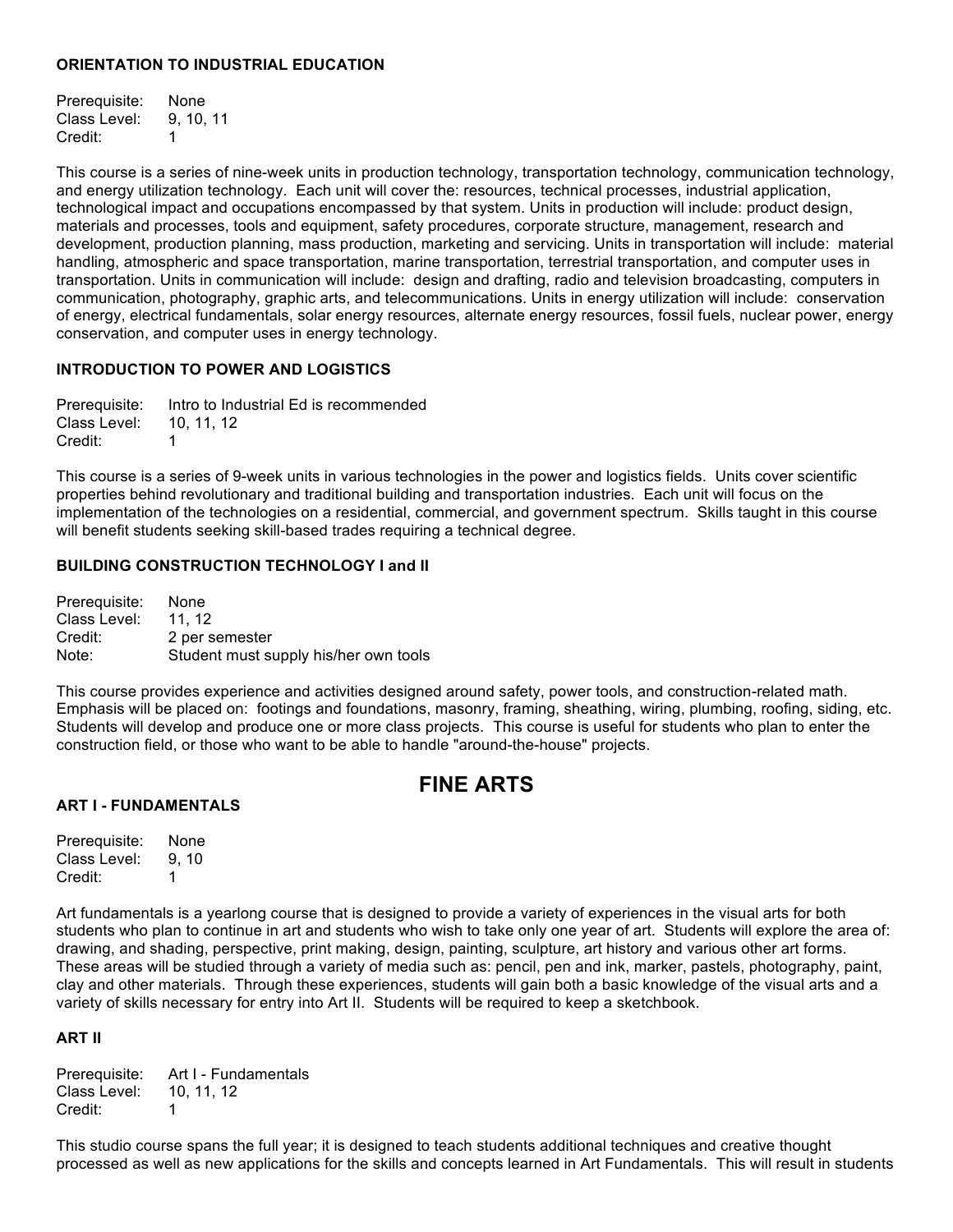having larger repertoires of responses for solving creative problems, and having a greater understanding and appreciation of the visual arts. Students who have successfully completed Art Fundamentals will have the background knowledge and skills necessary for this course. The content of Art II will focus on the understanding and use of various aspects of two and three-dimensional art and art history, and may include: drawing, painting, sculpture, photography, graphic art, print making and pottery. Students will be required to maintain a sketchbook as preparation for projects as well as homework assignments.

# **ART III**

| Prerequisite: | Art II |
|---------------|--------|
| Class Level:  | 11.12  |
| Credit:       | 1      |

This year long course is designed for students who have completed Art Fundamentals and Art I and are looking for further expand their art knowledge and experiences. This course will be a continuation of techniques and materials studied in the first two classes. The techniques and materials used will be more sophisticated; therefore, greater refinement in their application will be stressed. Higher levels of creativity will be expected of students as they apply familiar as well as new techniques. Students will also be required to demonstrate better compositional skills and work towards the development of a personal style and self-expression. Students will work on more individualized projects and advanced techniques in: digital imagery, Photoshop, drawing, painting, printmaking, sculpture, and design. Art history and various styles will be explored. Students will be required to keep a sketchbook for homework and projects.

## **ART IV**

Prerequisite: Minimum of "B" in Art III and teacher consent Class Level: 12 Credit: 1

This highly individualized course is designed for the serious artist. Emphasis will be on self-direction and motivation, selfexpression, experimentation, and in-depth study of a particular area of the student's choice. For the first semester, students will be responsible for developing their own goals and objectives under the direction of the instructor and then creating assignments to fulfill these goals. For the second semester, students will develop five or more sequential assignments based on a particular theme. One-on-one critiques with the instructor will be scheduled periodically. Students will be required to maintain a sketchbook (for homework and projects) and a portfolio of completed projects (to monitor progress).

## **3D ART/SCULPTURE**

Prerequisite: none Class Level: 11, 12 Credit: 1

Sculpture is art that deals with 3-Dimensionality, or artwork in the round. The pieces will vary in scale/size. Some of the materials and processes we will be focused on would include, Clay (Ceramics), Glass Work (slumping and stain glass), Wood (carving), Plastic (3D printing), plaster and found objects. Upon completion of this course the student will have further understanding of implementing the concepts of Volume, Space, Mass, Balance, a working and functional knowledge of the previously mentioned materials, as well as the processes required to use those materials safely.

# **MUSIC**

#### **BAND**

Prerequisite: Previous training on a band instrument and consent of instructor Class Level: 9, 10, 11, 12 Credit: 1

In the course, students will learn artistic expression and technical music skills that align to the Illinois State Standards. Students are required to perform in marching band, pep band, and concert band. In addition, various other performances include: Illinois Central 8 Music Festival, Solo and Ensemble, Organization Contest and encouraged to audition and participate in the IMEA Band Festival. Students must enroll in band for the entire year.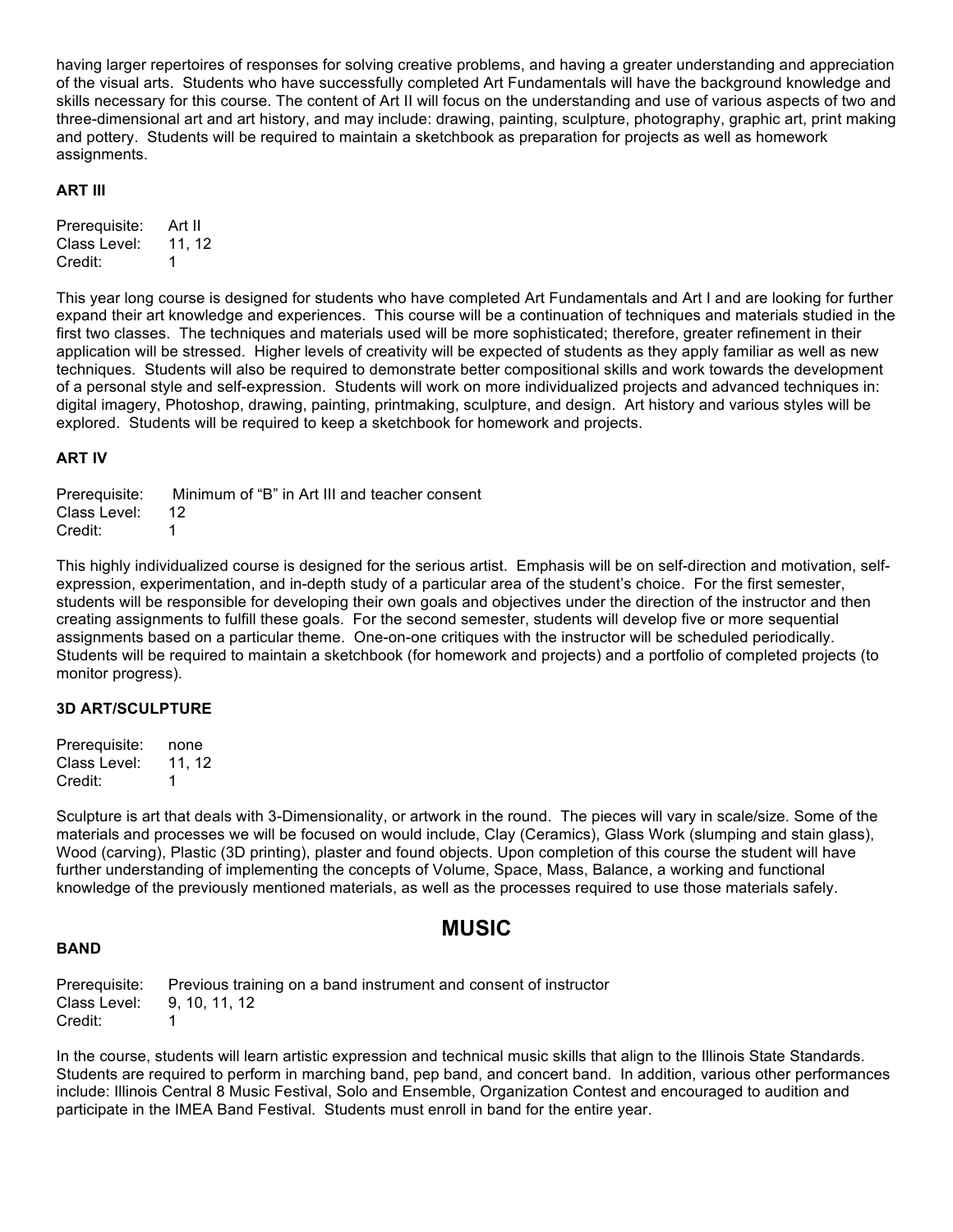#### **MIXED CHOIR**

Prerequisite: None Class Level: 9, 10, 11, 12 Credit: 1

Mixed Choir is an ensemble class and is open to all students who desire to sing in a large vocal ensemble. Students participate in the making, reading, and performing of choral music in a personally satisfying group environment. This course emphasizes voice development, tonal development, music literacy, ensemble skills, and vocal independence through exposure to a variety of vocal literature. Members are eligible to participate in Solo & Ensemble Contest. Mixed Choir is an entry level choral music class; performances and some rehearsals outside of class time are required. There is no audition necessary.

#### **SHOWCATS**

Prerequisite: Audition in spring Class Level: 9, 10, 11, 12 Credit: 1

Membership in the WHS Showcats is determined by audition only. This course emphasizes vocal development, tonal development, music literacy, ensemble skills, sight reading and vocal independence through exposure to standard choral repertoire. Showcats is an advanced level course; members are eligible to participate in Solo & Ensemble Contest as well as audition for ILMEA District I select ensembles. This ensemble can be seen performing at student functions, at choral workshops and clinics, and in the community. Performances and some rehearsals outside of class are required.

#### **CONTEMPORARY MUSIC AND ITS EFFECT ON SOCIETY**

Prerequisite: None Class Level: 9,10,11,12 Credit: .5

This course is designed to study music from a variety of genres, culture and musical eras alongside its effect on its current society. We will look at how controversial music and musicians have shaped the way we think and perceive societal functions today. The context of this class will be based off of group discussion, projects and a variety of listening examples. Iconic figures, censorship and the analysis of lyrics will be covered in this course.

#### **EVOLUTION OF JAZZ & ROCK**

Prerequisite: None Class Level: 9,10,11,12 Credit: .5

Evolution of Jazz and Rock is based on listening and responding to music in its cultural context. Students will study a broad range of music types: blues, ragtime, and rock and roll. This class will cover how rock and roll formed and will include how it has affected and molded American culture.

#### **MUSIC THEORY I**

Prerequisite: None Class Level: 9,10, 11, 12 Credit: .5

This course is for students who wish to gain a better understanding of music and how music works. Music Theory I is taught as an introduction to music theory through the learning of scale patterns, chords, melody, harmony, ear training, composition, and much more. This class will incorporate music examples from various periods in history, as well as music in today's society. Although a "theory" course, students will have several opportunities to engage themselves creatively throughout the semester through compositions, group performances, etc. Students can take this course once.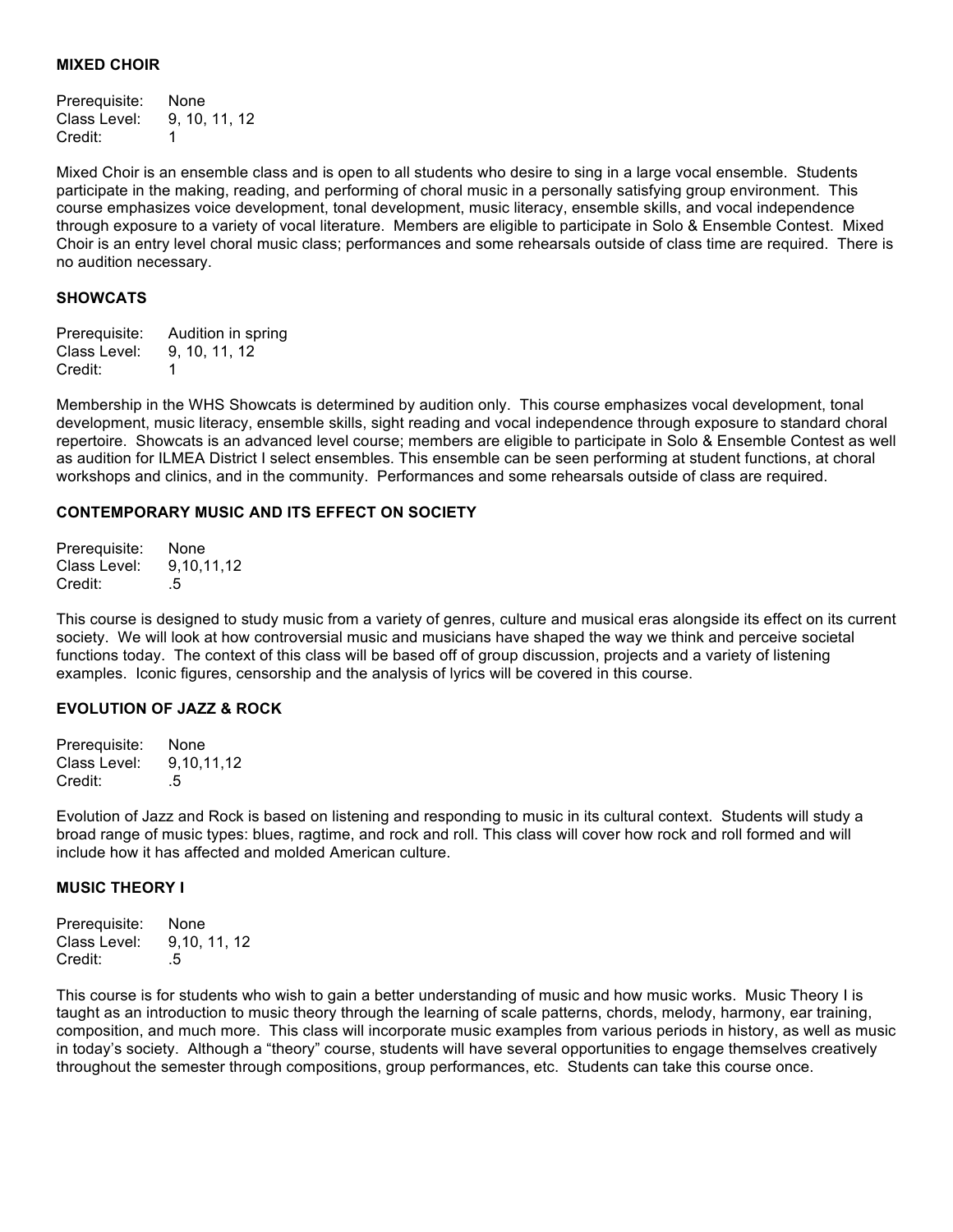# **MUSIC THEORY II**

Prerequisite: Music Theory I, Instructor Consent

Music Theory II will build from Music Theory I, adding: minor scales structure, minor key signatures, chord structures, interval study, melody harmonization and cadences. This course will focus more on aural training, music analysis and composition.

# **TECHNICAL MUSICAL THEATRE**

| Prerequisite: | Interest in Theatre |
|---------------|---------------------|
| Class Level:  | 9, 10, 11, 12       |
| Credit:       | .5                  |

Students will learn the elements of designing, performing in, and constructions the set of a live theatre production. This course is an introduction for students who are interested in majoring in Musical Theatre, Theatre Management, or Technical Theatre/Theatre Design and Technology. Students will learn and participate in the basics of set of Musical Theatre and will participate in the basics of set construction, lighting and sound consoles, and theatre management. They will learn the history of theatre and will participate in class acting techniques, including improvisation. Students will have the opportunity to apply their skills by assisting in the spring musical.

# **HEALTH / PHYSICAL EDUCATION / DRIVER EDUCATION**

## **HEALTH**

Prerequisite: None Class Level: 10 Credit: 5

Health is designed to provide the student with a functional knowledge of requirements to maintain personal health. This course includes three main topics: physical, social, and mental health. During this course, students will be provided an opportunity to be certified to perform CPR and to use an AED. Final grades will be based upon work sheets, exams, projects, and other work assigned. In compliance with state legislation, instruction on the medical and legal ramifications of alcohol, drug and tobacco use and abuse during pregnancy will be included. **NOTE**: Students will be excused from taking or participating in comprehensive sex education if a parent/guardian submits written objections to the school administrator.

## **FRESHMAN PHYSICAL EDUCATION**

Prerequisite: None Class Level: 9 Credit: .5 per semester

This class is designed to give students a foundation for life long physical activity. Students will learn basic fitness principles throughout each semester. Students will be introduced to warm-up techniques, cardiovascular endurance exercise, strength exercise, and basic weightlifting exercises. Also, students will participate in a variety of individual and team games and activities. Students will be assessed throughout the year on participation and knowledge of activities and fitness through observation, written work, and written assessments.

## **PHYSICAL EDUCATION**

Prerequisite: Freshman PE Class Level: 10, 11, 12 Credit: .5 per semester

This class is designed to continue building upon the fundamentals learned from the Freshmen PE course. Students will again participate in a variety of individual and team games and activities. This class will also elaborate more on fitness principles and exercises. Students will be assessed throughout the semester on participation and knowledge of activities and fitness through observation, written work and written assessment.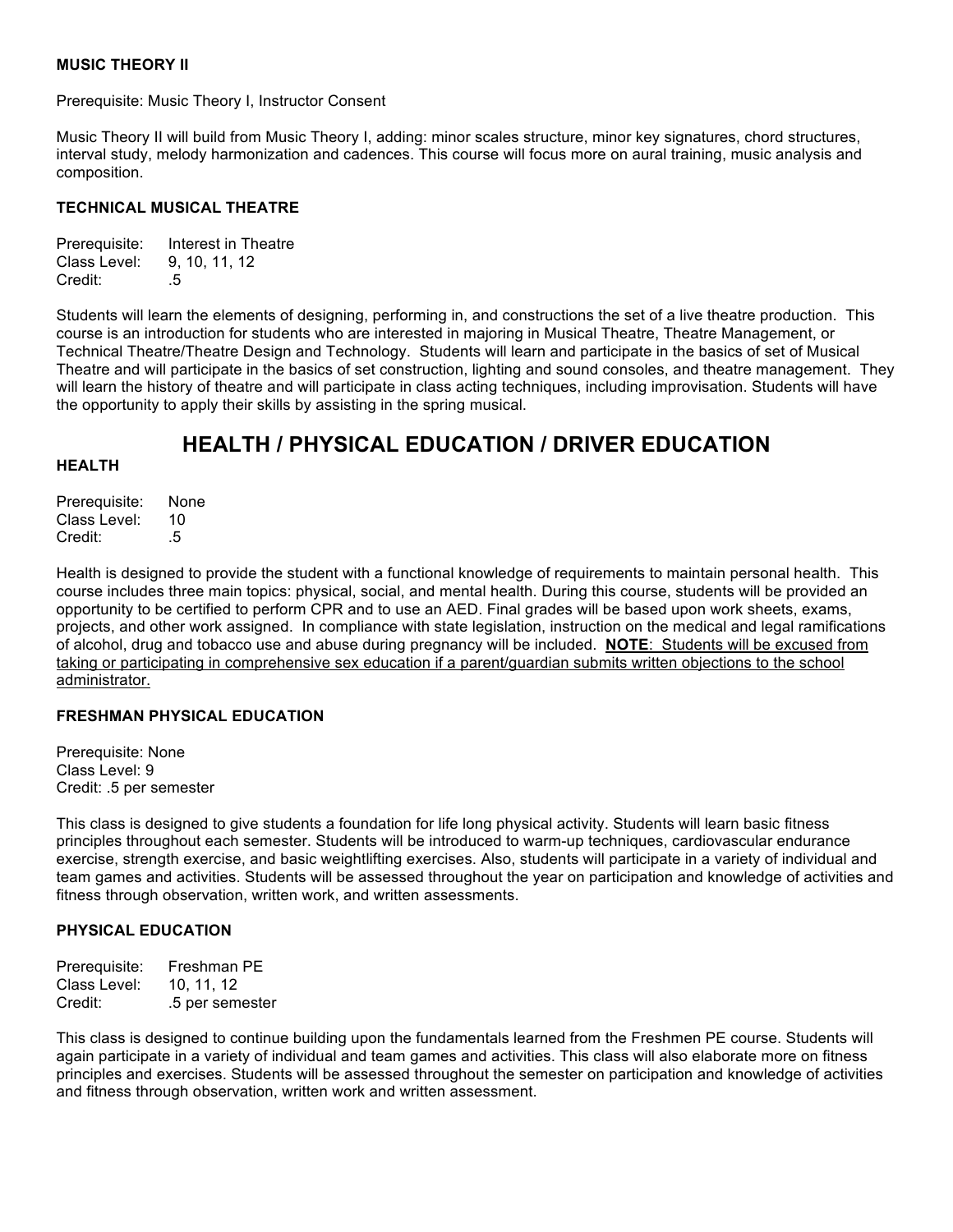# **ADVANCED PHYSICAL EDUCATION**

Prerequisite: Must be an athlete or have permission of instructor, sophomores must have at least a C in Freshman PE Class Level: 10, 11, 12<br>Credit: 5 per sem .5 per semester

This class is designed to promote strength, flexibility, and endurance for students involved in interscholastic sports. Students will learn and participate in a variety of activities including: injury prevention, aerobic conditioning, agilities, strength and weight training, and alternative fitness workouts. Students will be assessed throughout the semester on participation and knowledge of fitness knowledge through observation, daily written logs, and written assessment.

# **OUTDOOR EDUCATION**

Prerequisite: None Class Level: 11, 12 Credit: .5

This course introduces students to outdoor activities. These activities include, but are not limited to, fishing, hiking, team building, geocaching, and fire craft. Students will also be asked to drive/ and or ride to different destinations located within 15-20 minutes of the high school.

# **DRIVER EDUCATION CLASSROOM**

Class Level: 9, 10, 11, 12 - Multi-level with preference to upperclassmen 15 years of age+ Credit: .5 Fee Charged: Behind-the-wheel (BTW) fee is \$200 (payable to WHS) / Illinois Instructional Permit fee is \$20(payable to the Secretary of State).

Requirement: By state of Illinois requirement, students must have passed at least eight courses during the previous two semesters prior to enrolling in driver's education. **Age-appropriate freshmen may enroll in the classroom portion of driver education in the second semester if they passed all eight classes during semester one.**

Each student will meet the minimum state requirement of 30 hours of classroom instruction. The curriculum is based on decision making and experience which will prepare students to pass all Illinois Secretary of State tests and be aware of the potential hazards in various driving situations. These experiences are taught through a variety of methods which include: lectures, discussion, group learning, guest speakers, research projects, and testing. **Successful completion of the classroom portion is a requirement for graduation.**

The Behind-the-Wheel portion is conducted using a dual control car and encompasses driving in: urban, rural, neighborhood, interstate, and emergency situations. **Each student will receive six hours of driving instruction.** Enrollment in BTW is determined by birthday order, in conjunction with Physical Education classes and availability of schedule changes. **There is no guarantee that a student will complete BTW before his/her 16th Birthday.**

# **ADDITIONAL ELECTIVE COURSES**

## **OFFICE AIDE**

Prerequisite: Recommendation of front office staff

Class Level: 11, 12

Credit: .5 per semester

Students will assist a supervisor with assigned tasks. Students will be graded on a Pass/Fail basis. The four year PE requirement will not be waived to allow a student to be an Aide.

## **KITCHEN AIDE**

Prerequisite: Recommendation of kitchen staff Class Level: 11, 12 Credit: .5 per semester

Students will assist kitchen staff in food preparation, kitchen clean up and additional duties as assigned. Students will be graded on a Pass/Fail basis. The four year PE requirement will not be waived to allow a student to be an Aide. Students taking this option must take 3.5 years of Physical Education.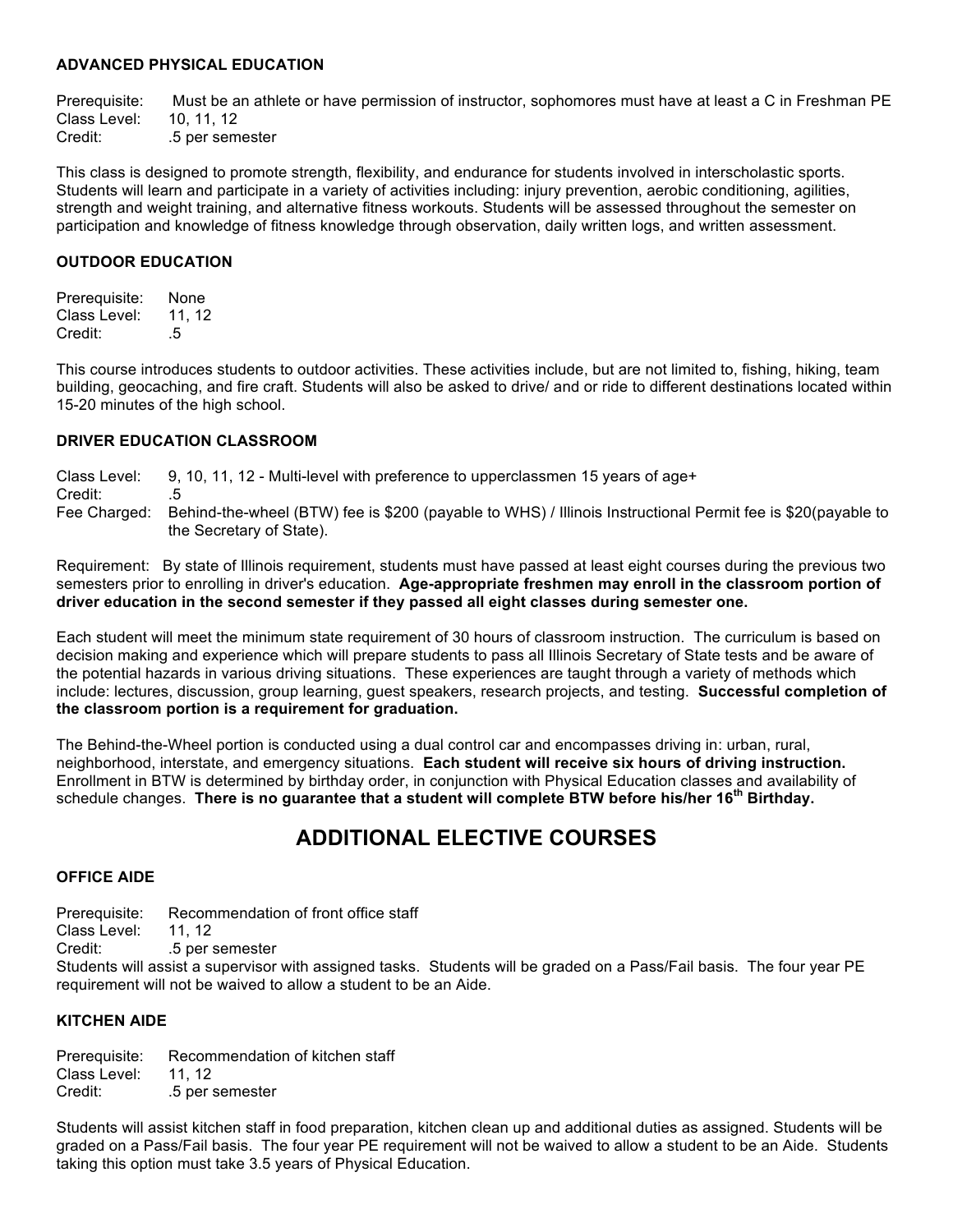## **LIBRARY/MEDIA SERVICE AIDE**

Prerequisite: "C" average or better, no disciplinary problems, interest in reading and/or audio-visual equipment and computers; permission of instructor

Class Level: 11, 12 Credit: .5 per semester

Students taking this course will receive training as a library/media assistant. Emphasis will be placed on library routines, including: circulation procedures, processing, distribution of materials and research techniques. Assessment will be based on performance. Students will be graded on a Pass/Fail basis. Students taking this option must take 3.5 years of Physical Education.

# **COLLEGE COURSES AT JJC (In-person or Online)**

Students must provide their own transportation for JJC classes or take them online. Juniors and seniors who are "ontrack" for graduation credits, will have the opportunity to enroll in JJC courses during the school day. Students will pay all course costs, including book fees, directly to JJC after pre-registering in the WHS Guidance Office. To receive credit, students must take 3 credit hour 100 level class and submit a copy of their official grade report to the WHS Guidance Office. JJC grades for academic classes will be weighted.Students must turn in registration paperwork and make direct payment to JJC by the required deadlines in order to take a Joliet Junior College course.

An updated list of course offerings (including both in-person and online) can be found at http://jjc.edu/academics/classschedule/Pages/default.aspx. To view all JJC online offerings, select the: 1. Term or semester desired; 2. Course subject (i.e. History, Mathematics, etc.); and 3. Under Location, choose "WEB- Online" option. All policies applying to students travelling to JJC for programming will also apply to students enrolling in JJC web-based offerings.

# **COLLEGE COURSES AT WHS (DUAL CREDIT)**

WHS students who meet the established course pre-requisites (refer to course descriptions) may also have the opportunity to enroll in dual credit courses being offered at WHS. In addition to several entry-level technology courses which may qualify for dual credit, there may also be opportunities to enroll in the following dual credit courses at the high school in place of regular English; English 101, English 102 and Political Science 101. JJC has attached a \$50.00 fee for all dual credit courses, to be paid directly to Joliet Junior College by the required deadline. This amount is credited to an individual's JJC account if the student enrolls at JJC full time after graduation. This assigned fee is significantly less than the price which would be paid for the same college credit earned at a junior college or 4-year institution. Textbook costs are also the responsibility of the student. Students planning to enroll in any dual credit class offered at Wilmington High School (except for Technology classes) must receive satisfactory scores on the on the SAT, ACT or JJC placement test.

Dual credit courses which offer simultaneous high school and college credit for completion are typically recognized by the vast majority of colleges and universities; however, it is always the responsibility of students and their parents to verify that credits earned will be accepted by their college of choice. All grades for college dual credit courses (except for courses offered at WHS within the Technology sequence and WILCO courses) will be weighted.

# **ONLINE LEARNING, INDEPENDENT STUDY AND INTERNSHIP OPPORTUNITIES**

## **Illinois Virtual School**

Students may also choose to enroll in a virtual course being offered through the Illinois Virtual School (www.ilvirtual.org). Students would be limited to taking one of these courses per school year and these offerings will not be considered for the meeting of specified WHS graduation requirements unless administrative approval is granted. This avenue may be helpful for credit recovery and/or the completion of any desired elective offerings which are not currently offered at WHS. Students will be responsible for paying \$240 per course/per semester for elective courses.

## **Independent Study**

WHS students also have the opportunity to pursue individual educational interests for elective credit via an Independent Study or Open Courseware (OCW) content. OCW is an initiative which helps to make world-class educational opportunities and resources from colleges and universities available free of charge to people throughout the world via the internet. These experiences are not accompanied by official college credit or access to formal certifications; however, OCW does open up many doors for learning and access to very valuable resources in a wide variety of areas of study. Students may pursue learning in areas of interest via Open Courseware offerings, which are being made available by institutions such as Harvard University, University of Michigan, Stanford University, and many more. All Independent Study requests must be approved by the WHS Principal, and will not be allowable as substitutes for any specific courses which are required for high school graduation. Juniors and Seniors are limited to one Independent Study per semester.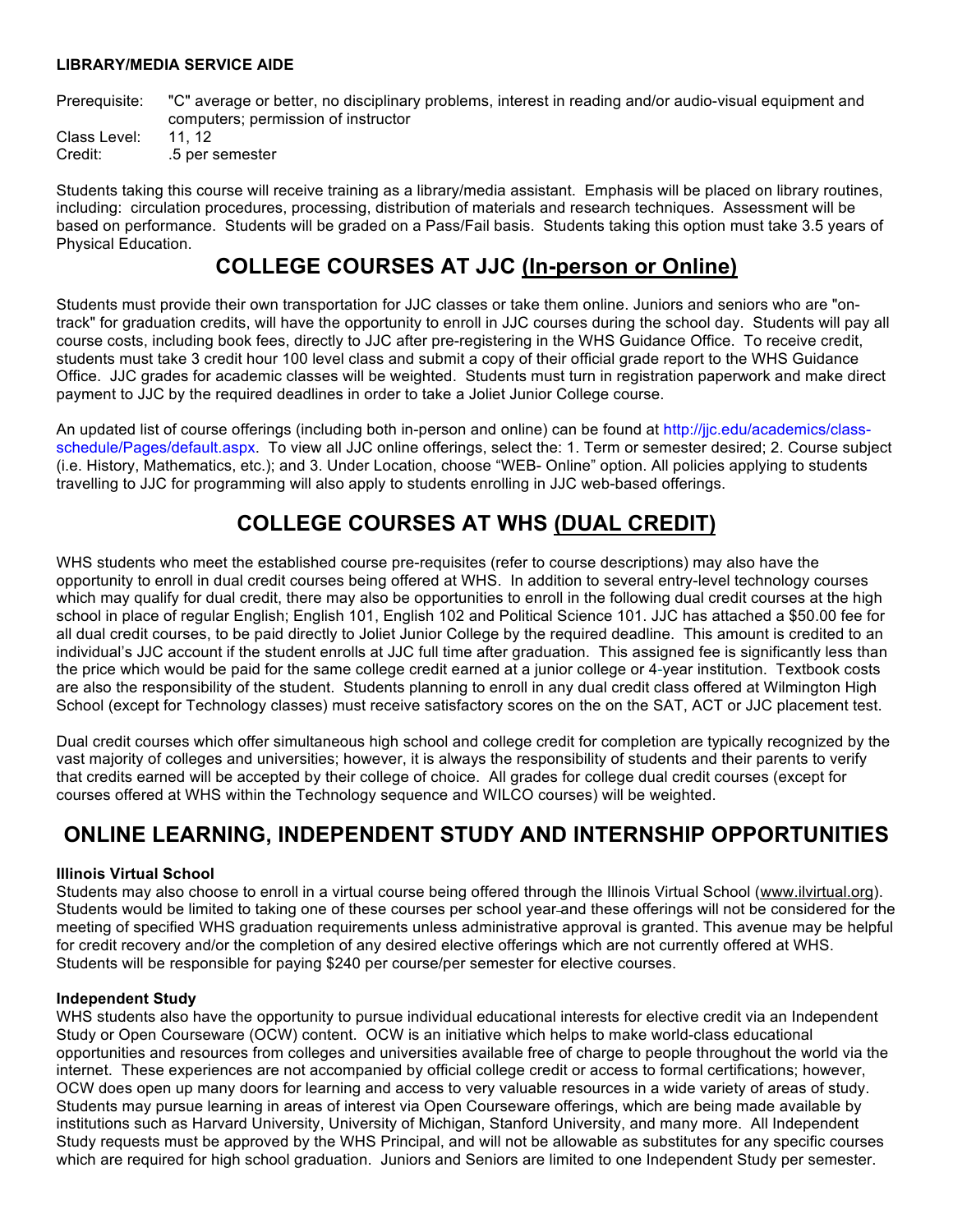Independent Studies will be graded on a Pass/Fail basis, with specific requirements being agreed upon by the student, the building principal, and the supervising teacher in the appropriate content area whenever possible. Students work in the library during their Independent Study period, where they have access to the required technology to assist in completing the approved OCW lessons and activities. **Students must turn in their Independent Study proposal with their supervising teacher and parent signatures to the Guidance Office, by May 1st for the fall semester, and by October 15th for the spring semester.**

# **Para-professional Internship**

This course will allow seniors to find and work as an intern at an approved arranged placement outside of the high school setting. Students will seek a WHS teacher to supervise the internship, and meet with him/her periodically to check in and discuss the course. Interested students should meet with a school counselor to discuss the student's ideas for placement. The Internship course will be graded on a Pass/Fail basis. **Students must turn in the Internship form with teacher, supervisor and parent signatures to the Guidance Office, by May 1st for the fall semester, and by October 15th for the spring semester.**

# **WILCO AREA CAREER CENTER 2021-2022 COURSE OFFERINGS www.wilco.k12.il.us**

Wilco's programs are designed to offer students career-based courses providing skills required for continuing education and/or employment upon completion. Students attend one of three sessions, and **will be charged a \$100.00 fee for enrollment.** Courses are scheduled at the home school**.** Some programs or levels may not be available each session.

> Session 1 (AIM) 30.50 a.m. - 9:40/50 a.m. Session 2 (course @ Braidwood/Coal City) 9:55 a.m. - 11:55 a.m. Session 3 (other Romeoville courses) 12:26 p.m. - 2:26 p.m.

# **AUTO SERVICE (MECHANICS) I**

The two-year auto service program, taught by ASE certified instructors, is designed to train students for entry-level automotive technician positions and/or preparation for post-secondary programs. Students' knowledge of measurement, estimation, and algebra, along with a technology course would be beneficial. First year students will develop skills in vehicle maintenance and repair including, brakes, steering and suspension, and will also learn the basics of electrical and engine performance (sensors). The curriculum follows the National Automotive Technicians Education Foundation (NATEF) format. This program will prepare students for the Automotive Service Excellence (ASE) certification exams. Students will be required to purchase tools, Wilco work shirt, safety glasses, and nitrile gloves. **Estimated cost of participation is \$50.00**. *Guidance Notes: 70% of time in lab, assignment and test for each area/chapter.*

## **AUTO SERVICE (MECHANICS) II**

Second year students will continue their training in electrical and engine performance after successful completion of Auto Service 1. Students will be completing labs involving diagnosing electrical circuits, sensors, drivability problems, check engine lights, and emission related problems. Upon completion of this two-year course, students may earn college credit towards Nashville- Auto Diesel or Joliet Junior College. Students are encouraged to continue their training through an appropriate technical school, college, or university. The curriculum follows the National Automotive Technicians Education Foundation (NATEF) format. This program will prepare students for the Automotive Service Excellence (ASE) certification. Assuming students continue to have their tools, safety glasses, work shirt, and nitrile gloves there will be no additional fees but replacement items will be available if needed. Dual credit may be available through **Joliet Junior College**: **AS106** (3 credit hours). *Guidance Notes: 70% of time in lab, assignment and test for each area/chapter.* 

# **BUSINESS LOGISTICS**

This course is a dual credit course offered in partnership with Joliet Junior College. Specifically, this program emphasizes the essentials of supply chain and operations management, the transportation and distribution process, cargo security compliance, import/export fundamentals as well as the professional business and communication skills required to excel in the field. The course includes a sequence of five classes: Transportation and Physical Distribution (TWL100/3 credit hours), Introduction to Supply Chain Management (TWL110/ 3 credit hours), Introduction to Import/Export (TWL120/ 3 credit hours), Principles to Operations Management (TWL130/ 3 credit hours), and Transportation and Cargo Security (TWL140/ 2 credit hours) for a total of 14 credit hours. It is open to juniors or seniors; however, to complete the certificate and participate in the internship program, students must begin the program during their junior year. Students may enroll in a qualifying course concurrently at their home school to meet the additional business course requirement needed to complete the sequence.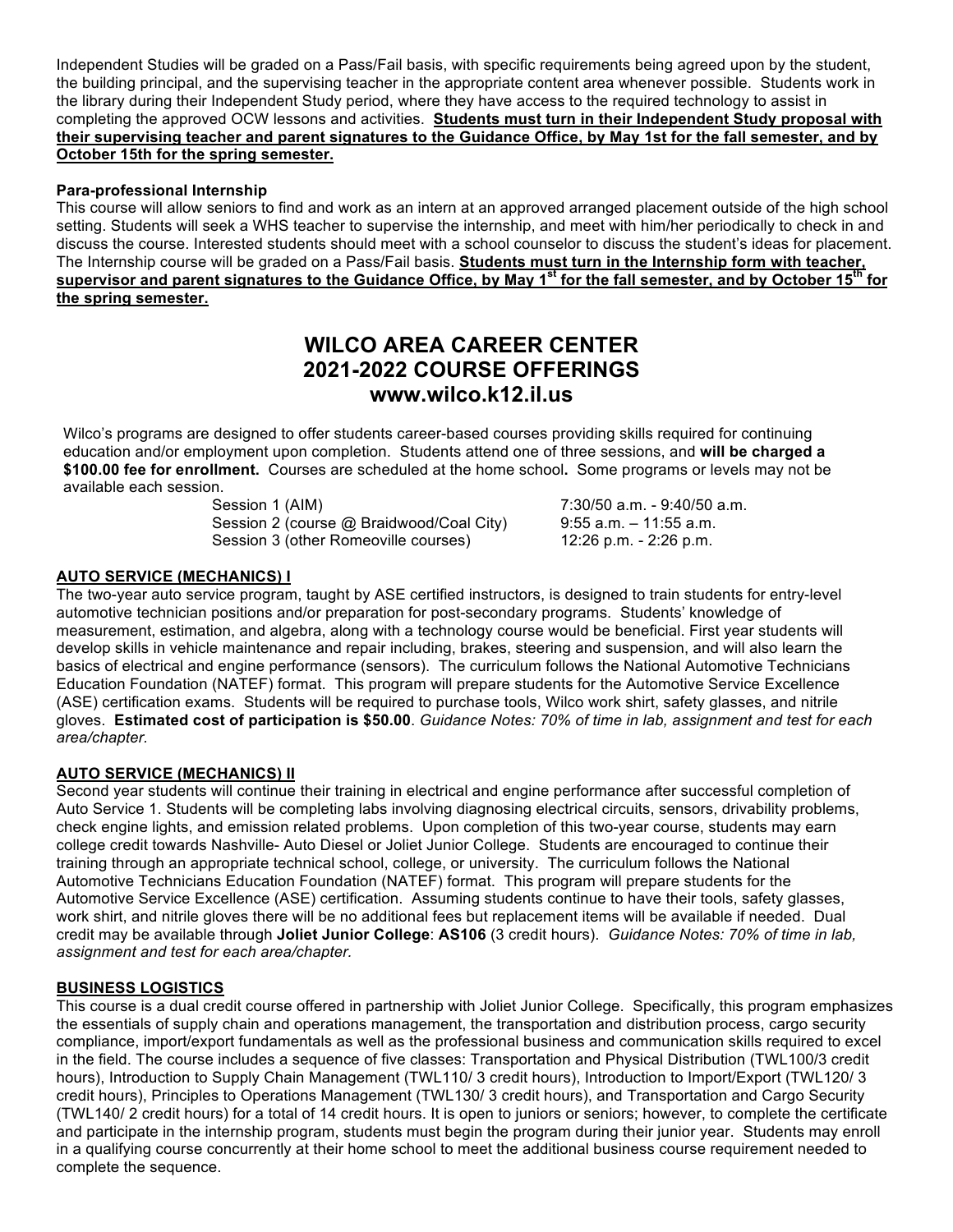# **COMPUTER TECHNOLOGY I**

This one-year course is made up of the following components which may allow the student to receive college credits from Joliet Junior College. **Computing Information Systems Fundamentals:**. A first course for business or computer information systems majors planning to transfer to a four-year institution. A complete introductory study of information systems, computer programming and application software is presented. Course topics include the elements of a business computer system, system analysis and design, computer-to-mainframe systems, and program design and implementation.

Also included will be an introduction to the Internet and its uses, computer application software and BASIC programming. The class meets in a PC-equipped classroom. **Joliet Junior College: CIS122** (4 credit hours). **Data Communications and Networking:** This course discusses the basic concept of Local Area Networking. Topics include networking overview, sharing computer resources, using email, using file servers, protocols, different networking software, how to manage your network, and an introduction to Wilde Area Network. Students in this course are dual enrolled with **Joliet Junior College**: **CIS145** (3 credit hours). **A+ Guide to Managing and Maintaining Your PC:** This course investigates the hardware components of the personal computer. Heavy emphasis is placed on diagnosing and maintaining the PC. Students will learn to install and replace the major hardware component of the system. The students will learn to work the BIOS/CMOS, as well as what it takes to build a PC. This is the first course in preparation for taking the current A+ exam. **Joliet Junior College: CIS275** (4 credit hours). *Guidance Notes: Weekly assignments, projects, and quiz. Heavy reading and lecture format.*

# **CONSTRUCTION, LANDSCAPE, AND SPORTS TURF MANAGEMENT**

Students will focus on the knowledge, hands-on skills, and work place skills applicable to construction. Major units of instruction include: personal safety, hand tools, power tools, blue print reading, surveying, construction, landscaping, turf management and business. Construction skills will include: carpentry, plumbing, electricity, concrete, block laying, drywall and painting. Components of landscaping will include landscape design and hardscape. Turf grass production and management will be instructed as applied to build and maintain a golf course at Wilco. In addition, business units will cover calculating prices for work, managing a business, advertising, and sales. Careers such as agricultural engineers, carpenter, plumber, electrician, concrete and block layers, finishers, safety specialists, landscape design, turf management, and other related occupations will be examined. *Guidance Note: Recommended that students have earned a 'C' or higher in Geometry.*

# **CULINARY ARTS I**

Students have the opportunity to build interest and master essential hands-on culinary techniques and theoretical academics for a career in the Hospitality Industry. The ProStart Program I & II is sponsored by the National Restaurant Association Educational Foundation and is an accelerated curriculum which is followed for Culinary Arts I students (taught in the first year of the program). Coursework topics include, but are not limited to: Foodservice History, Sanitation & Safety; Equipment Usage; Basic & Technological Aspects in Foodservice Preparation; Nutrition; Classical Cooking; Ordering; Purchasing; Receiving & Inventory Controls; Workplace Math & Accounting; Introduction to Lodging & Tourism; Workplace Skills in securing employment and in Customer Relations; and Career and Technical Ethics. Students will be directly involved in all aspects of a commercial kitchen operation. Students will participate in at least 10 hours per semester of outside community service (not including field trips), as offered by the instructor. Students will also have an opportunity to use their culinary and leadership skills through participation in FCCLA, ProStart, and/or SkillsUSA student organizations. Additional opportunities are made available for dual college credits, articulated college credits, and scholarship availability with completed coursework requirements. Foods I is recommended for participation in the class. Upon successful completion of this program and *COMPASS placement*, students may earn credit from **Joliet Junior College: CA105 and CA106**, (5 credit hours). **Estimated cost of participation is \$50.00.** *Guidance Notes: 60% of time in lab. Weekly assignments and quiz. Emphasis on mathematics at the Algebra level.*  **Certifications may include:** State of Illinois sanitation certification, Illinois Restaurant and the National Restaurant Associations' certifications, and ServSafe manager sanitation certification.

## **CULINARY ARTS II: Hospitality Careers and Event Planning**

This course is designed to help students develop outstanding customer service skills. Students will learn how to interact with customers, resolve conflicts, understand the importance of customer satisfaction/retention, actively participate as a member of a team, and develop time management skills. In addition, students will develop the skills needed to become successful event managers. Students will learn how to design, plan, market, and stage an event. Field trips to various restaurants and event centers will be utilized to reinforce concepts. Staffing, risk management, event evaluation, legal and financial concerns will also be addressed. Students must have successfully completed Culinary Arts I at Wilco or Foods I and II at their home school to participate. **JJC dual credit pending: HOSP 110 and HOSP148**, (6 credit hours)*. Guidance Notes: 60% of time in lab. Weekly assignments and quiz. Emphasis on mathematics at the Algebra level.*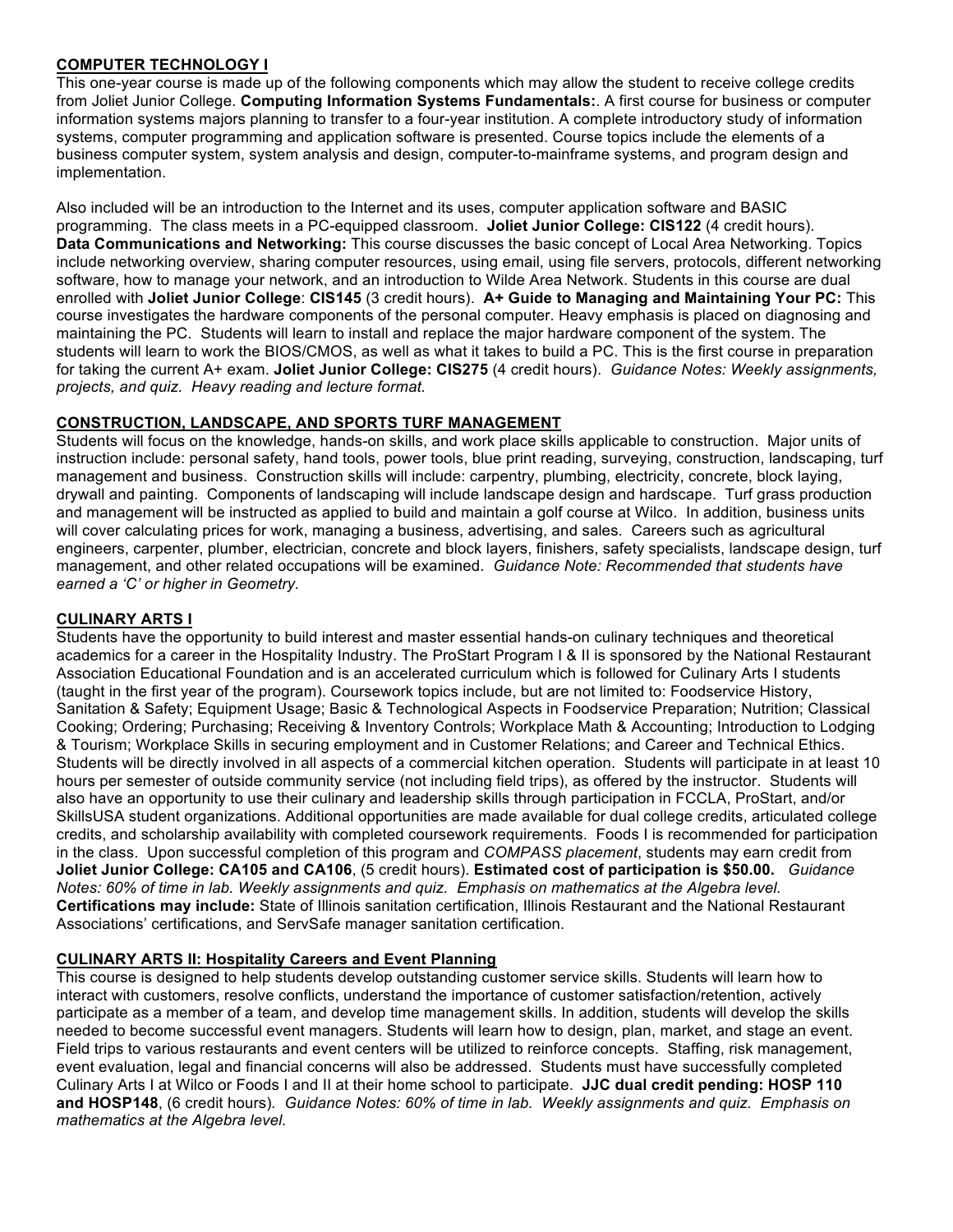# **EMERGENCY MEDICAL SERVICES**

Students who enroll in the emergency medical technician program must have successfully completed the first year of **Fire Science or Introduction to Health Professions** with an 80%/B or better or have completed three years of science with a 'B' or better. The year will focus on preparing students for the multiple career areas related to the Fire Service/Health Care fields. Students will focus on the care, handling, and extrication of the critically ill and injured. Topics will include airway management, patient assessment, vital signs, cardiopulmonary resuscitation, lifting and moving patients, documentation, communication, pharmacology and cardiac emergencies. A heavy emphasis will be put on medical terminology. The EMT-B programs requires students spend sixteen hours off-campus in a hospital emergency room and twenty-four hours of ambulance ride-time in addition to the classroom. Students who successfully complete the course may take the EMT-Basic exam. Dual Credit available through **College of DuPage** with compliance with department requirements including COMPASS placement or an ACT composite of 20: **FIRE2271** (10 credit hours). **Estimated cost of participation is \$100 plus \$20 for the State Exam.** *Guidance Notes: 30% of time in lab. Heavy emphasis on medical terminology and human anatomy.* **Certifications may include**: American Heart Association Health Care Provider CPR and EMT-B License.

# **FIRE SCIENCE**

Fire Science will follow the curriculum set forth by the State of Illinois Fire Marshall's Office, the Illinois Department of Health, and the Department of Transportation. Students will learn through classroom and guided activities the essentials of firefighting which will include: fire chemistry, building construction, wearing personal protective clothing, identifying ropes, tying knots, using fire extinguishers, performing forcible entry, carrying and raising ladders, operating self-contained breathing apparatus, and auto extrication. Students will learn how to employ search and rescue techniques with ventilation tools and practice hose evolutions on an operating engine, all in a safe environment. Students will learn about equipment and assessment used to stabilize victims before the arrival of an ambulance. Dual credit available through the **College of DuPage and JJC: FIRE1100, and 2283/FIRE 101 and EMS 101** (7 credit hours). **Certifications may include**: First Responder and American Heart Association Health Care Provider CPR. **Expected cost of participation is \$75.00.** *Guidance Notes:50% of time in lab. Emphasis on physical fitness, reading comprehension, and basic math.*

# **GAME DESIGN**

This course introduces students to game design, theory, and game programming. Topics will include analyzing game genres, gameplay, artificial intelligence, storytelling, level design, and play testing. Students will design and write a simple game and design document, much like what is used in the profession. In addition, an introduction to computer programming in the BASIC language will teach students problem analysis, program design and programming in various languages. Students will use a PC-based programming environment. In second semester, students will be introduced to the development of computer and video games. Students will learn how to design and implement 2D games using game engines. **Students have an opportunity to earn dual credit from Joliet Junior College: GAME200** (3 credit hours)**.**

# **MEDICAL ASSISTING**

The Medical Assisting program is designed for **seniors** to prepare students for a career as a member of a multidisciplinary health care team within an outpatient care setting. Students develop the skills necessary to perform entry-level administrative and clinical procedures. Students will learn patient care techniques and functional anatomy and physiology with medical terminology along with some diagnostic and specialty procedures. The position of an MA in the workplace focuses on the medical care of the patient, as well as the administrative work which differs from a CNA as a CNA tends to take the role of caregiver to patients as well as help patients with medical needs. CNA's often serve patients who need long term care and in need of help with basic hygiene maintenance. A CNA will also will tend to all bedside care of the elderly and can work in hospitals and nursing homes. MA's will administer injections, medications, and take the patient's health information. MA's will often perform office tasks as well as medical. They may gather patient's information as they check in to be seen, and collect all insurance information from the patient. Dual credit pending with Joliet Junior College. Certification may include: American Heart Association Health Care Provider CPR.

## **VETERINARY ASSISTANT I**

Students learn animal science and the care of animals, including the fundamentals of companion animal species and breeds, behavior and training, animal anatomy and physiology, nutrition, and safety. This course will develop students' understanding of animal reproduction, animal ethics and welfare issues, animal health, veterinary medicine, veterinary office practices, and animal services to humans. Students develop basic skills and techniques for assisting the veterinarian/technician in the following areas: handling large and small animals, grooming animals/caring for coats, feeding animals, and maintaining equipment and facilities. Career exploration will focus on veterinarian, veterinary lab technicians, office lab assistant, small animal production, research lab assistant, and animal nutrition lab technician. Since FFA and Supervised Agricultural Experience Programs (SAEPs) are integral components of this course, students are required to maintain SAEP's, and be a member of the FFA while participating in activities of the FFA organization. Students will be encouraged to volunteer at local veterinary offices and/or animal shelters**. Dual credit available through Joliet Junior College: AGRI119 (3 credit hours). There is a student fee of \$30 for this course.**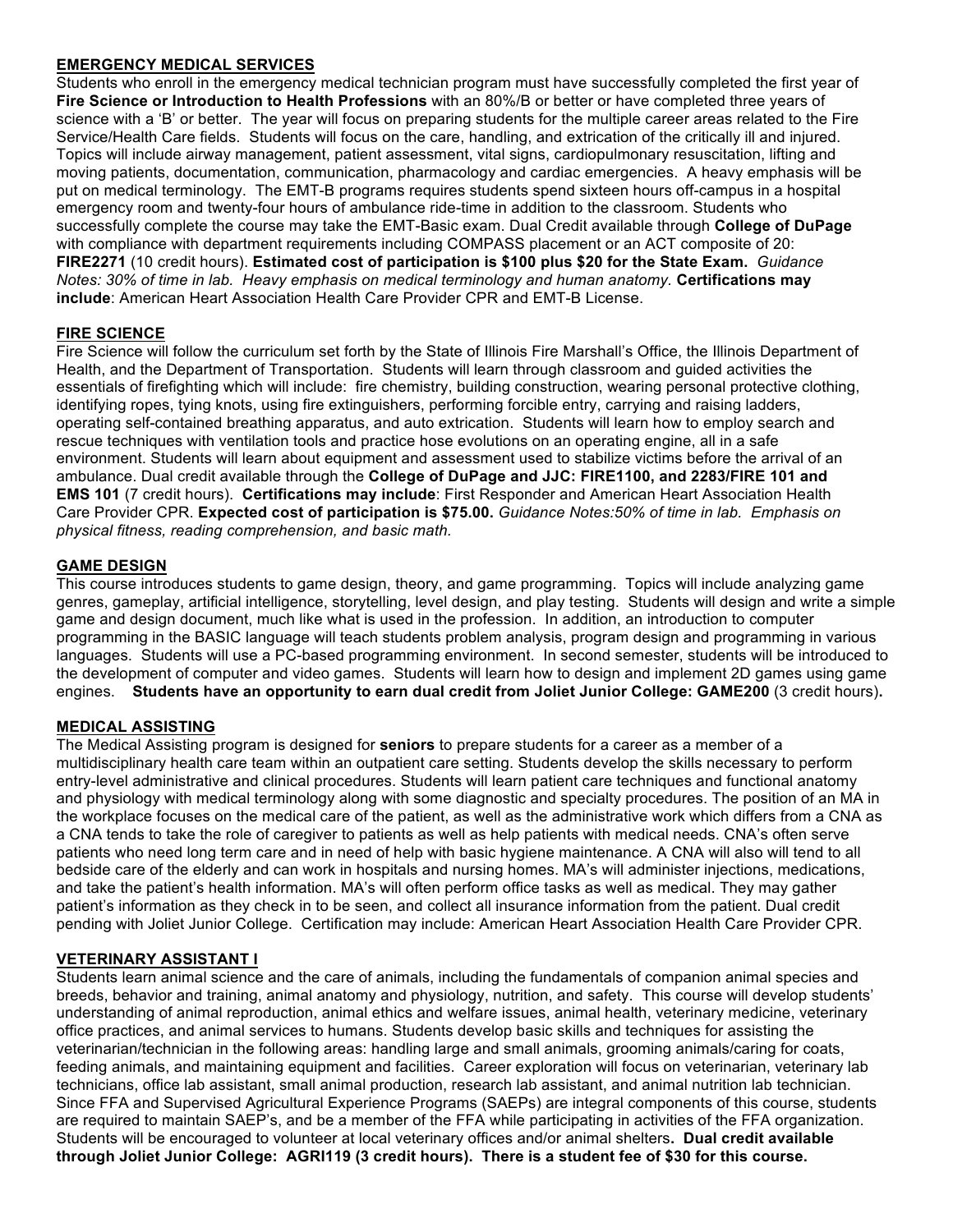# **VETERINARY ASSISTANT II**

Students expand their knowledge of animal science and the care of animals, including animal structure and function, microbes and disease prevention, parasitology, and genetics and breeding. Students develop more advanced skills and techniques for assisting the veterinarian/technician in the following areas: performing first aid and surgery, applying aseptic techniques, performing technical functions, pharmacology, administering medication, handling death and dying, and performing office functions. **On-the-job clinical instruction coordinated by the instructor at veterinary office or animal clinic is a required portion of the course. 200 hours must be completed as part of the program. Students must have their own transportation**. Membership in FFA is encouraged at a cost \$20.

# **WELDING AND FABRICATION I**

The students will learn to perform welds using all positions. The students' ability to operate, adjust, and safely control power sources and gas equipment is essential. Students will learn how to braze weld, gas weld, shielded metal arc weld, mig weld, gas cutting, and plasma arc cutting. Blueprint reading and the use of weld symbols are also stressed. Students will learn to be a combination welder and work toward certification. Upon completion of this course a student may earn college credits through Joliet Junior College. Students are required to purchase necessary tools and safety clothing**. Estimated cost of participation is \$90.00**. Proficiency credit may be available through **Joliet Junior College: WLDG 101, and WLDG 110** (6 credit hours). *Guidance Notes: 70% of time in lab. Weekly assignments and quiz.* 

# **WELDING AND FABRICATION II**

This course will emphasize development of advanced skills in metal arc welding, brazing, and flame-cutting. Instruction will include safety practices, properties of metals, electrical principles, and advanced welding methods and equipment. Students will be utilizing MIG, TIG, and semi-automatic equipment to complete their various projects and activities. The development of employability skills, as well as transition skills, and vocational ethics, will be included in the course. Proficiency credit may be available through **Joliet Junior College: WLDG 120** (3 credit hours). *Guidance Notes: 70% of time in lab. Weekly assignments and quiz.* 

 $\_$  , and the state of the state of the state of the state of the state of the state of the state of the state of the state of the state of the state of the state of the state of the state of the state of the state of the

# **The following courses are offered at "other" locations (transportation not provided):**

# **ACE: ARCHITECTURE, CONSTRUCTION MANAGEMENT, AND ENGINEERING (SENIORS must provide their own transportation to JJC)**

The ACE program is designed to provide seniors with a broad overview of the skills and knowledge necessary to pursue an exciting career in the architecture/construction/engineering field. Through relevant and challenging college courses, the student will receive a solid foundation in the introductory and fundamental coursework in the professional tracks of the building industry. The ACE program has been designed for those students interested in the built environment and who are considering career pathways in the field of architecture, engineering or construction management. With 12 hours of college credit to be earned, the student will explore each discipline and can apply those credits to the track best suited to their interest for further study. **Students will need their own transportation to and from class at Joliet Junior College Main Campus. Application to the program is required**. They will be dual enrolled earning high school and college credit for ARCH 100, CM 100, EGR 105/AEC 299, AEC 106, OPS 111 and SET 100, (12 credit hours). *Guidance Note: Recommended that students have earned a 'C' or higher in all mathematics courses and have achieved senior status*.

#### **AIM: ADVANCED INTEGRATED MANUFACTURING (7:30-9:40am; SENIORS must provide their own transportation to JJC)**

This senior only program is offered in partnership with **Joliet Junior College** and will be held at Main Campus on Hoboult Rd, Joliet, IL. Students will participate in four separate college courses building skills and awareness in heating, ventilation, and air conditioning, industrial maintenance, basic wiring/circuit design, and industrial fluid power. Students will learn about OSHA safety programs, maintenance physics, hand and power tools, precision measuring, technical diagrams and assembly prints, fastening devices, lubrication, basic pump operation, and basic pipefitting procedures. Students will study the principles of hydraulics and pneumatics as applied to the basic theory of fluids and typical industrial circuits. Students will build fluid power circuits as applied to industrial applications. Next, the fundamentals of electrical and electronic circuits, including the calculation and measurement of voltage, current, resistance and power will be instructed with emphasis placed on safe meter usage, print reading and exposure to a variety of electrical technologies currently used in industry. Topics include: introductory residential wiring, operation of AC motors, industrial solid-state devices, variable frequency drives, industrial controls, and single-phase/three-phase power distribution along with skills necessary to safely use electronic test equipment on low- and high-voltage components, the course will introduce students to the installation, service, troubleshooting, and repairs on various types of electrical controls, circuits and components. **Students will need their own transportation to and from class. Students must submit an application to the Technical Department at Joliet Junior College. Application to the program is required. Students will be dual**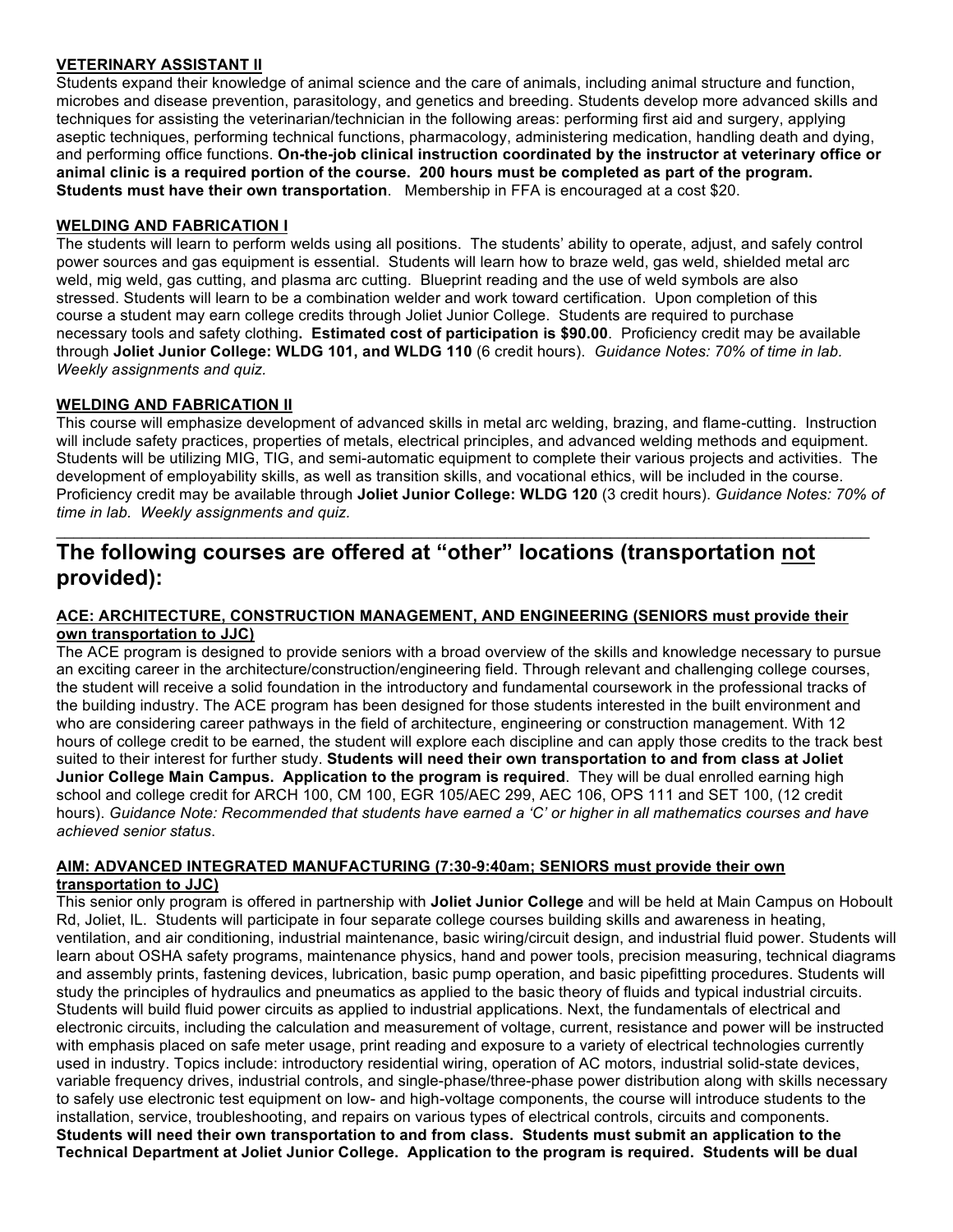# **enrolled earning high school and college credit: IMT101, IMT121, EEAS111, and EEAS101** (14 credits hours)**.**  *Guidance Notes: Solid math skills needed with record of good attendance and behavior.*

# **AVIATION MECHANICS (7:30-9:30am; SENIORS must provide their own transportation to Romeoville)**

This senior only course is offered in partnership with Lewis University. Students will participate in a blended learning environment: completing classroom assignments online at Wilco Area Career Center and lab assignments at Lewis University. Fall Semester students will take AVMT-10600 Aviation Fundamentals (4 credit hours) where students will learn about aerodynamics, aircraft design, stability, control, Federal Aviation Administration regulations and publications, weight and balance, and ground handling of aircraft. 90 contact hours (60 lecture/30 lab). Meets requirements of 14 CFR 147. Spring Semester students will take AVMT -11000 Aircraft Structures 1 (4 credit hours) where the focus of the course will be riveting and sheet metal repair, including aluminum, forming and layout and oxyacetylene welding operation. Corrosion and corrosion control are also studies. 180 contact hours (60 lecture/120 lab). Meets requirements of 14 CFR 147. Students selected for enrollment in college-level courses must have appropriate academic qualifications which include: minimum 3.0 GPA, Algebra I and II with a grade of C or higher, Physics with a grade of C or higher, and a high level of motivation, and adequate time to devote to studying a college-level course.

# **BARBERING (Students must provide their own transportation to Champions in Crest Hill)**

This is a 13-month program for seniors or a 2-year program for juniors in Barbering. The barbering program is offered at Champions Beauty and Barber University in Crest Hill, IL, which is an approved and licensed school by the Illinois Department of Financial and Professional Regulations, Division of Professional Regulation and has met all Illinois and federal regulations. This course offers students curriculum in both theory and practice in the following areas as they relate to the practice of barber science and art: anatomy; physiology; skin diseases; hygiene and sanitation; barber history; barber law; hair cutting and styling; shaving, shampooing, and permanent waving; massaging; and barber implements as they relate to the Barber, Cosmetology, Esthetics, and Nail Technology Act. Knowledge, skills, and activities completed in this course will also include advanced theoretical and practical skill development building to the 1500 hours of study needed in barbering and to prepare students for the barbering license exam. **Students must have their own transportation and pay additional tuition to Champions Beauty and Barber University; estimated cost is \$3,900 to \$2,500 depending on 13 month or 2 years**. **Certifications:** Program completion allows students to sit for the Illinois Department of Public Health Barbering license.

# **HEAVY EQUIPMENT TECHNOLOGY (SENIORS must provide their own transportation to Local 150)**

The heavy equipment technology program is designed to train students for careers as heavy equipment mechanics and is a senior only program. Heavy equipment includes: cranes, bulldozers, frontend loaders, rollers, backhoes, and hoists. Emphasis will be on the fundamentals as it relates to diesel engines and fuel systems used in heavy equipment. The program will introduce students to units of measurement, electron theory, wiring diagrams, schematics and symbols, basic principles of hydraulics, basic engine components, intake and exhausts systems, introduction of welding and power train functions. This off-campus class is available through an application process only. Students must be willing to participate in drug testing and meet attendance, behavior, and grade requirements. The class will be located at ASIP-Local 150 in Wilmington. **Students must provide their own transportation daily to the Wilmington site and apply through Wilco and be interviewed.** Students must have steel toed boots and purchase program shirts at an estimated cost of \$45.00.

# **COSMETOLOGY (students must provide their own transportation to Franklin Institute in Morris)**

This off-campus course is open to students to attend a state-approved school of beauty culture. The professional school will provide the facility, instruction, and clinical training as prescribed by the Illinois Department of Public Health. **There is a substantial student fee for this course ranging from \$1,800+**, and are subject to change. **Students provide their own transportation. Registration needs to be done by first year students in early January through a separate application process found online at www.wilco.k12.il.us.** Wilmington students will attend Franklin Institute in Morris. Afternoon attendance extends beyond the school day and may involve weekends and holidays. Please contact Wilco or Franklin Institute for more information. *Guidance Notes: Clinical assignments, workbook assignments, and task signoffs. Emphasis on chemical reactions and human anatomy.* **Certifications:** Program completion allows students to sit for the Illinois Department of Public Health Cosmetology license.

# **The following courses are offered in Braidwood (transportation MAY be provided dependent on enrollment):**

# **CERTIFIED NURSING ASSISTANT (this class is offered at Reed Custer High School)**

The Certified Nursing Assistant program is a **junior/senior** program structured to prepare the student for employment as a Certified Nurse Assistant. The curriculum includes all standards and procedures contained in the Illinois Department of Public Health Certified Nurse Aide Instruction Model. The State Nurse Aide Examination can be taken through this course with the completion of 40 hours of on-site clinical experience at a local nursing facility, included in

**\_\_\_\_\_\_\_\_\_\_\_\_\_\_\_\_\_\_\_\_\_\_\_\_\_\_\_\_\_\_\_\_\_\_\_\_\_\_\_\_\_\_\_\_\_\_\_\_\_\_\_\_\_\_\_\_\_\_\_\_\_\_\_\_\_\_\_\_\_\_\_\_\_\_\_\_\_\_**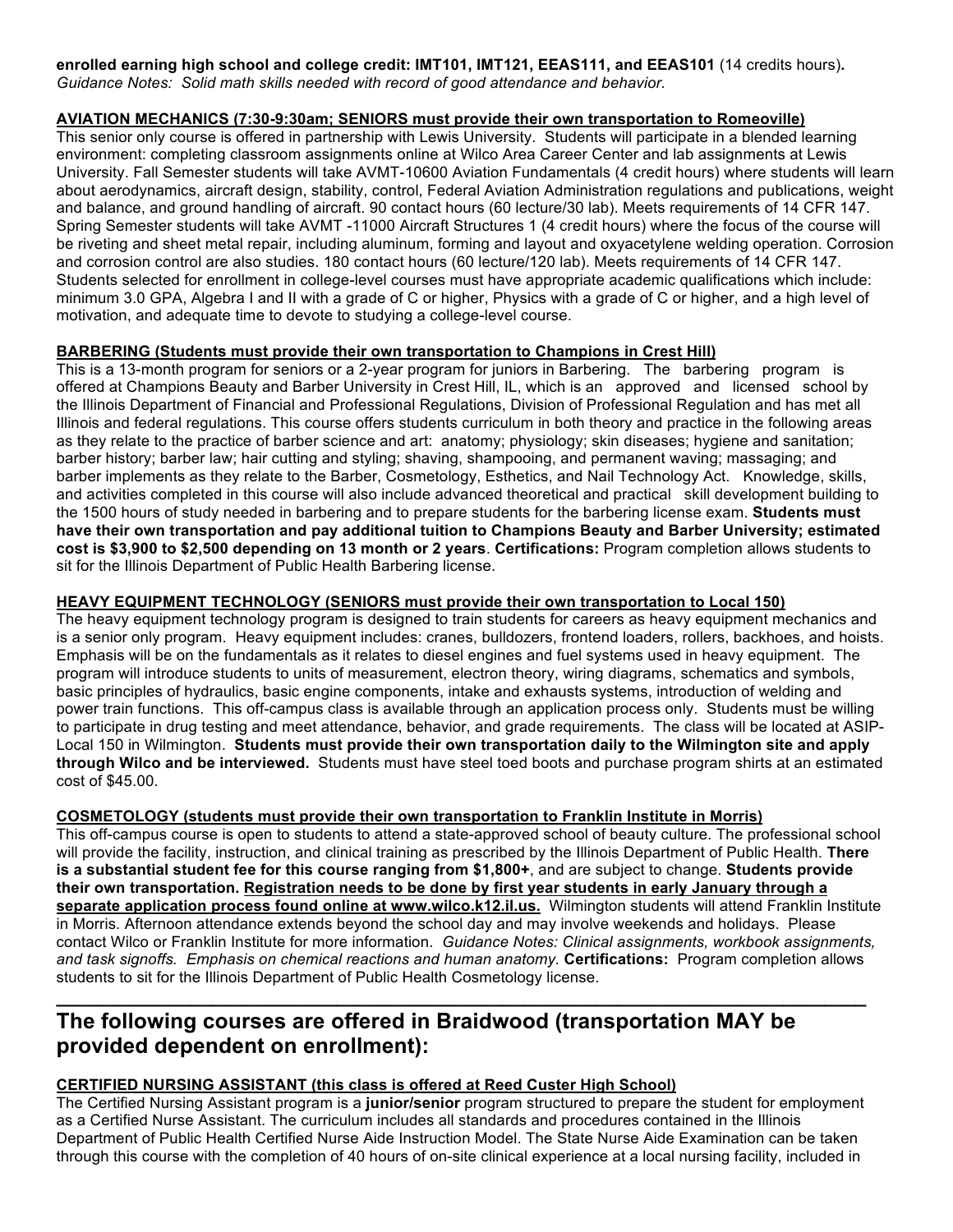the class structure if student has a social security number. Students must have transportation to the clinical site, a physical, and TB test before September 15th. Before beginning the clinical experience, students must undergo a Health Care Worker criminal background check. Throughout the semester, students must maintain an 80% to remain eligible for Joliet Junior College credit and Illinois Department of Public Health Certified Nurse Aide Exam. Many medical related college programs require clinical hours or specifically CNA certification before being admitted to the program. Upon completion of this course, students may choose to continue their education in preparation for any of a number of careers in the health care field i.e.; Registered Nurse, Physical Therapist, Respiratory Therapist, Ultrasound Technician, etc. Students are required to wear appropriate clothing at clinical site. Student may receive **Joliet Junior College credit for NA101**(6 credit hours). **Estimated cost of participation is \$100 with an additional \$65 for the State CNA exam in the Spring**. *Guidance Notes: 30% of time in lab. Daily assignments and weekly tests. Emphasis on human anatomy.* **Certifications may include:** American Heart Association Health Care Provider CPR and Certified Nursing Assistant License.

# **INTRODUCTION TO HEALTH PROFESSIONS (this class is offered at Reed Custer High School)**

This course is an overview of the health care industry, including medical ethics and law, trends in health care, and exploration of career options. It includes an introduction to medical terminology, anatomy and physiology, vital sign measurement, math for conversions, standard precautions training, basic cardiac life support skills and first aid. The goal of the course is to assist students in making an informed choice about health care occupations and learn basic skills related to all facets of the health care industry. Dual credit available through the **College of DuPage: Health Sciences 1100 and 1110** (5 credit hours). **Certification may include**: American Heart Association Health Care Provider CPR. Course may be offered at Braidwood, dependent on enrollment.

# **The following courses are offered in Coal City through GAVC (transportation MAY be provided dependent upon enrollment numbers):**

**\_\_\_\_\_\_\_\_\_\_\_\_\_\_\_\_\_\_\_\_\_\_\_\_\_\_\_\_\_\_\_\_\_\_\_\_\_\_\_\_\_\_\_\_\_\_\_\_\_\_\_\_\_\_\_\_\_\_\_\_\_\_\_\_\_\_\_\_\_\_\_\_\_\_\_\_\_\_**

GAVC's programs are designed to offer students career-based courses providing skills required for employment upon completion. **There will be a \$100.00 enrollment fee attached to GAVC courses.**

# **AGRICULTURE SCIENCE I (this class is offered at Coal City High School)**

In the Agriculture I class students will dive into the purpose, management, health and physiology of animals such as fish/marine life, chickens, cattle, pigs, goats, sheep, cats and dogs. Students will have opportunities to handle each animal, learn how to train them and keep some in the classroom/at the school farm as projects for the year. These projects will be treated as businesses, where students will make managerial decisions on the production and marketing of their products. Along with learning how to train and care for animals, students will learn about the scientific and technological side of modern agriculture as it pertains to crops and animals. Students will also become more informed on the meat production, processing and marketing by studying food law during the semester. In the spring, students will maintain their animal projects as well as explore plant science concepts. Agriculture is incorporating more science and technology, therefore, students will gain insight on these new concepts while applying them to traditional production methods. Students will be involved with the planting and harvesting of the plot.

# **AGRICULTURE SCIENCE II (this class is offered at Coal City High School)**

Prerequisite: Successful completion of Agriculture Science I with grade C or better. In the Agriculture Science II class, students will continue and extend their SAE projects developed in Ag Science I. Students will be required to keep a record book on their project. They will also be responsible for furthering their research and creating a more challenging project during this class. Students will study Agriculture Business and its many areas of focus including greenhouse management, floral design, veterinarian technology, and biological sciences.

## **CRIMINAL JUSTICE I (this class is offered at Coal City High School)**

Students will be educated in a wide range of criminal justice topics such as law enforcement, corrections, parole, probation, court system, security management, current legal issues, terrorism, as well as other related areas of the criminal justice system. The purpose of this course is to provide students with basic information to understand the criminal justice system and/or to pursue a career in the criminal justice field, both public or private. This program is a blend between traditional teaching methods and strategies, as well as hands-on/skill related activities. Local criminal justice professionals give specialized presentations and field trips are taken to local criminal justice facilities.

# **CRIMINAL JUSTICE II (this class is offered at Coal City High School)**

Prerequisite: Successful completion of Criminal Justice I with a "C" or better. Criminal Justice II will continue to reinforce and enhance the knowledge and skills learned in Criminal Justice 1. In addition, Criminal Law, White Collar Crime, and Drug Use and Abuse in the Criminal Justice System will be studied. Students also may be afforded the opportunity to participate in a job shadow program with a local law enforcement/criminal justice agency. This program is a blend